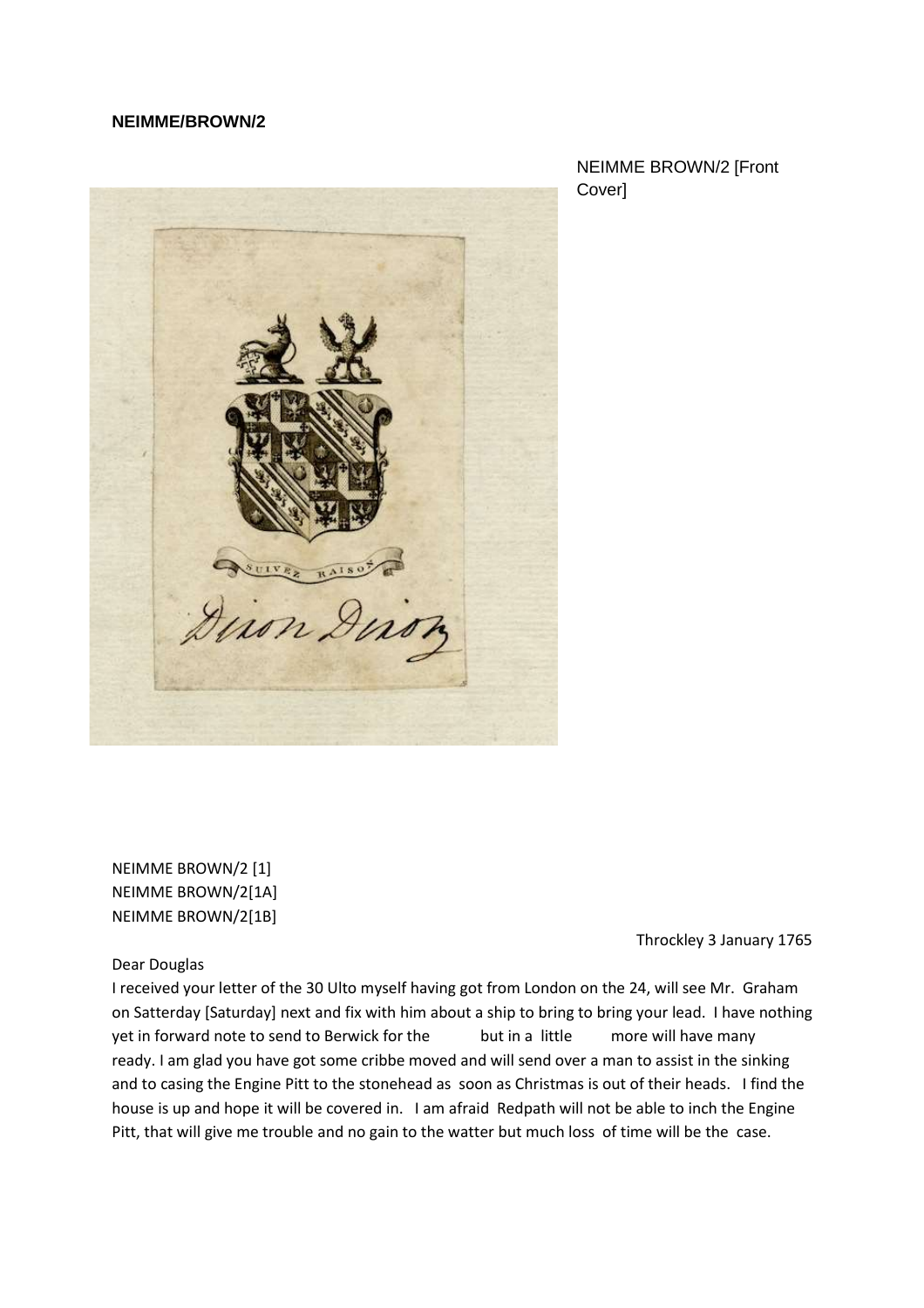NEIMME BROWN/2[1] NEIMME BROWN/2[1 C]

Throckley 3rd January 1765

Mr. Barclay, Sir, your favour of the 25 Ulto came to me in due course. You may be assured all despatch possible shall be given Captain Thinlock as soon as he arrives. Tho' cannot yett say what sort of coales he will be loaded with. The idleness of the collieries pitman at this time generally make coales more than ordinarily scarce and it is at this time the waggonman that leads the coals are hired which add to the scarcity. Yesterday I saw Mr. Humble the gentleman the load is for have assured him it shall be either at Shields or Sunderland in one month at therefore must desire you';l loss no time in sending it. From Yours etc, William Brown. To Mr Alex Barclay at Steelyard Moor Coal London.

### NEIMME BROWN/2 [2]

#### Throckley 5th January 1765

Mr Errington , Sir, I understand John Ursop one of my bound servants is employed by you and now working in some of your Collieries contrary to his agreement with me and the laws of this country. You'll be so obliging as discharge him the man and prevent my commencing an action against him in order to compell him to do what every honest man ought to do without compulsion. I heartily wish you many returns of the season and am Your Most Humble Servant, William Brown. To Wm Errington Esq at Sandhoe

Throckley January 17th of 1765 Dear Sir Charles, The moment I arrived at Newcastle from your place I sent for Mr Barnes who I found was set out for Nuthall and who I presumed I had passed by in the road however as he is with you hopes he will take all or most of the anxity [anxiety] and trouble of you. I have no doubt but by this time you are getting coales and must desire as a hint to yourself that you will express by order sufficient quantity of coal be left unwrot [unwrought] about the Engine pit bottom to support that errection not that I doubt Barnes but a hint from you may not be amiss. I was with your friend Fenwick on the 4 Inst. and told him how poorley I left you and almost assured him you would be well by that time which I hope is the case you cannot perceive how pleased he was to hear of coming into this country. My next will probably bring you an account of the sum due and to whome and then you'll please to give such orders for payment as most convenient and as you may think proper. I am Dear Sir Your Humble Servant, William Brown.

# NEIMME BROWN/2[3]

#### Throckley 17th of January 1765

Dear Barnes, When I got to Newcastle in my return from London I without loss of time sent to Sunderland to desire you would meet me before you set out for Nuthall however found you were gone and I presume I had passed you in the Fly twixt Durham and Darlington. I must confess I was glad to hear you were gone as I left Sir Charles very ill as to health and I think his Colliery affairs as bad as he was himself. I chiefly want to acquaint you with my notion of the people there who I well know you'll have your hands fully employed with, and perhaps your head too for sometime you'll find them very ignorant and what is worse very positive and designing your own prudence must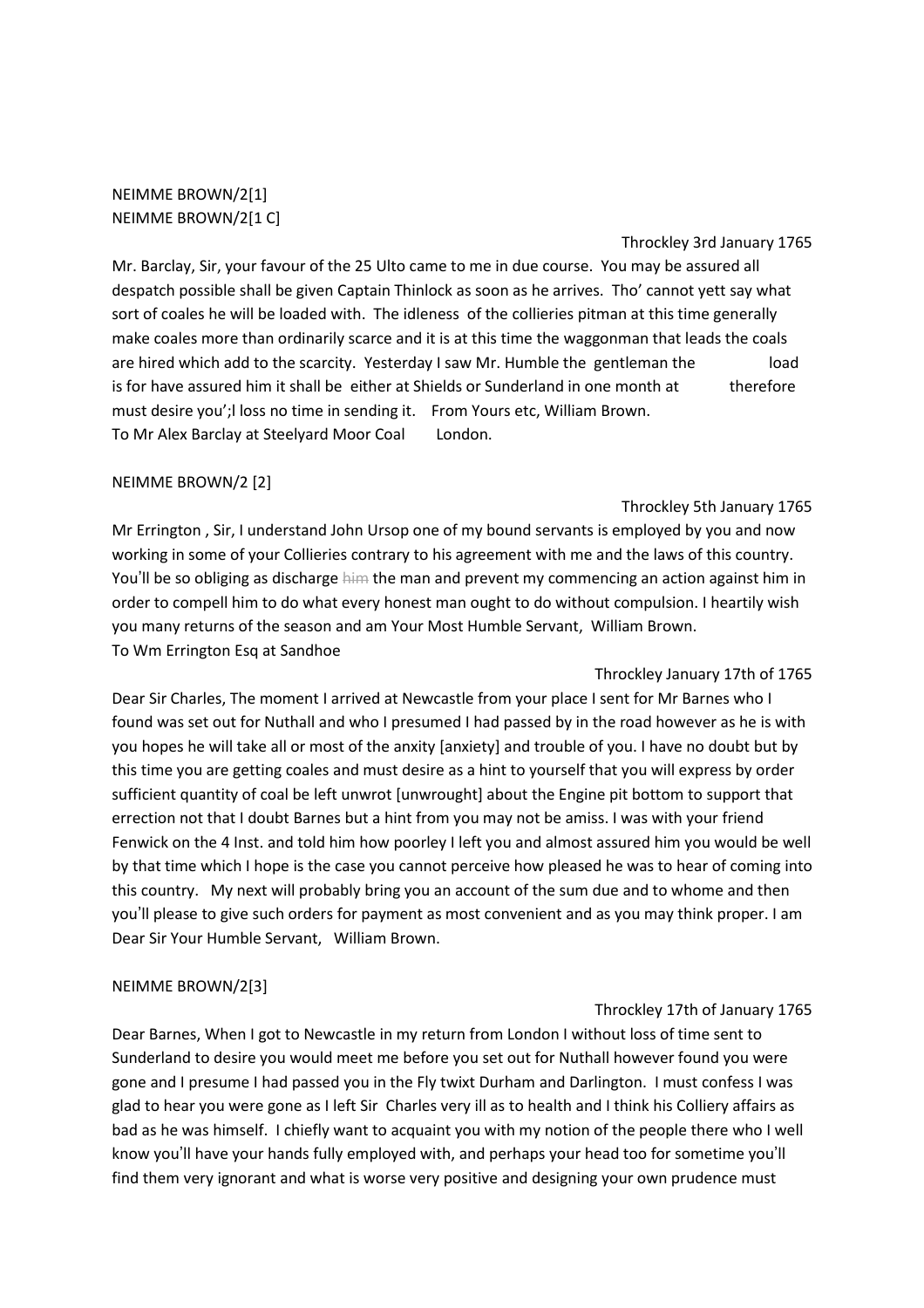direct you in the management of them. I believe you'll find their method of working right but you'll excuse me in defining sufficient quantities of coal be left to support the Engine. I had two proposals for keeping the Engine when at Nuthall one from Dryden and the other from a little fellow whose name I have not intended to show them to you when I got down but as that cannot be must acquaint you Drydens proposal per week to find 3 men, leather, oyle [oil] , candles lapping cleaning the boylers [boilers] cisterns leathering the buckets clacks and cleaning the flews for £2.14s.10d per week which I am sure you'll think far to much the other says thus literally the charge of attending the Engine 2 men a week at the Engine at 12s per per week which is £1.4s.0d and for leather and oyle and candles 7s makes £1.4s.0d which I presume you'll think rather two little but as you are well acquainted with these matters can better judge when get a little opened out. I will be glad to hear from you and am Dear Sir Yours Most sincerely, William Brown.

### NEIMME BROWN/2 [4]

Throckley 7th of January 1765

Sir As I had not the pleasure of seeing you in Town nor in the road am much at a loss to know to if anything has been done to Saint Anthoneys since I last saw you or if there is any thing that I can do here in that affair while you are in Town. Your people at Byker has behaved as most of there neighbours these Holidays and are now at work currently. It seems a struggle whether the Engine or water beats there. Plessey people presented 16 1/2 tons from 19 December to and with 2nd January which considering the season is great work. Tanfield Moor Edge was not begun to work last Thursday since Xmas am forcing the stone drift forward there to win the Hard Coal you have doubtless heard of sundry meetings of the Gentlemen in the Coal Trade in the rivers Wear & Tyne in order to reduce the extravagant binding money of employing each others men and I have enclosed you a copey of the resolutions at each meeting you'll observe Mr. Gamuel & Hudson only engaged till your pleasure and Mr. Silvertop should be made known. I wish we could know that gentleman's real sentiments. It has already had a sollitary effect with the waggonmen. I presume Mr. Bell will have left the Town before this reach you but if not please to shew him the enclosed Resolution and acquaint him that nothing new has happened since I last wrote to him. I am Sir Your Most Humble Servant, William Brown.

From Mr Brown to Matthew Ridley Esquire, London.

#### NEIMME BROWN/2 [5]

#### At Newcastle 2 Jan 1765

Mr Bell, Dear Sir, Your favour of the 30th Ulto I received with pleasure. I find you have the same notion of the affair with the pitmen and waggonmen as every man that is a friend to liberty but says something must be done to bring things to a proper consistance, more of that when you return from London. Mr. Bell, Mr. Percival and I are just come from Mr. Gibson who is at much at a loss what to advise as we are the only thing we could think of is that you may leave Maxwell in the appearance of agent, Ward & Harison in suspence and let the lightermen take their own way which they will certainly do say or do what we can. I will be very agreeable to know a little of the sentiments of the eight people that had the two ship sold when I was in Town, but is perhaps hard to do. I was proposed to abate the shilling castaways but that is referred till you return. We will be able to start Throckley Engine in 8 days and I hope she will be able to sett us to the coal. Last years vend is 23680 chaldrons as I remember landsale 16000 fothers T. S. Moor 3600 or thereabouts we are very buisier [busier]in writing the accounts fitted for your examination and I hope they will please you,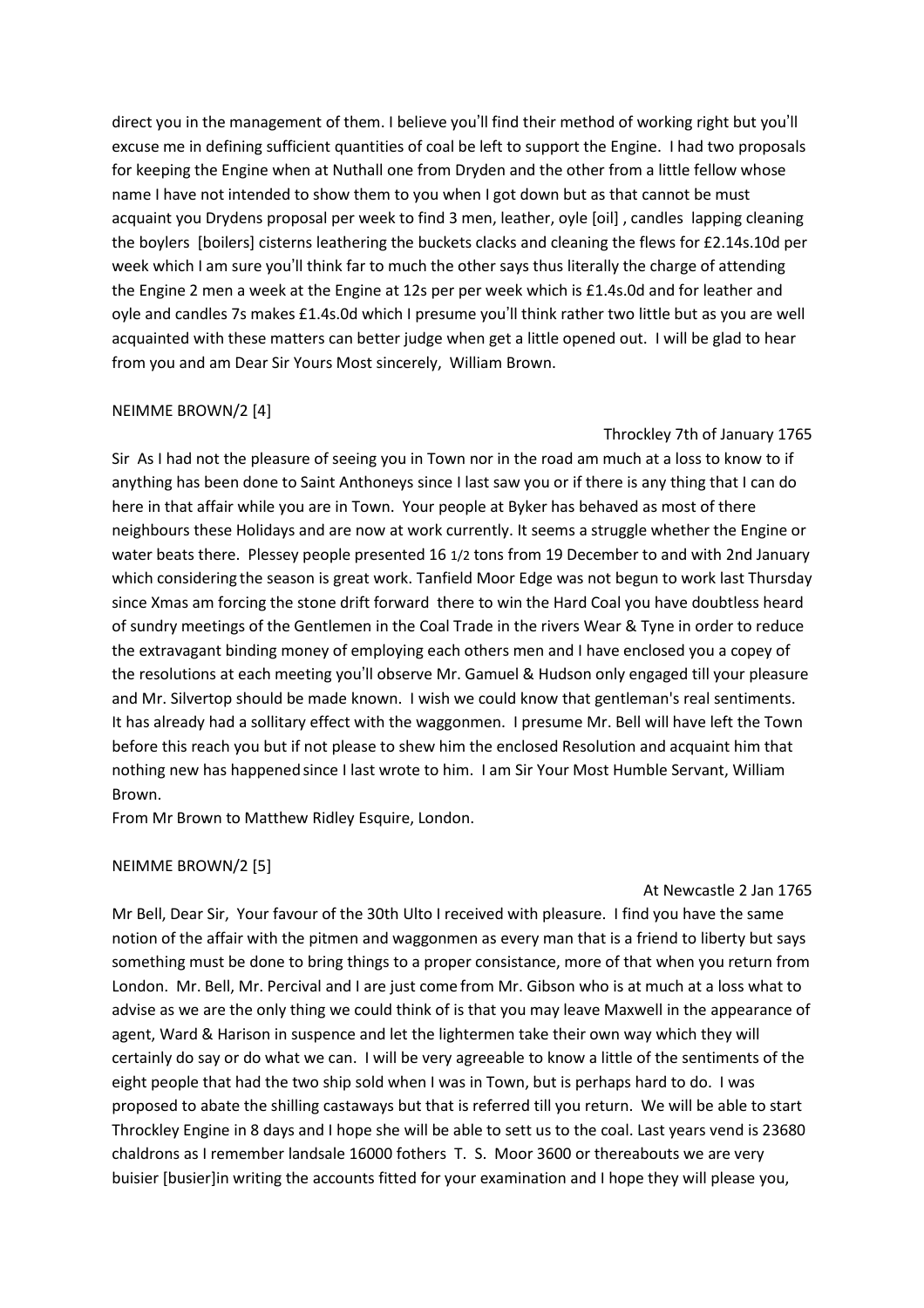things in general pleases me and I hope they will please you. I was at Westgate house last night and nothing was wanted to make us compleatly merry but your company and your letter almost compleated what we wanted.

William Brown

# NEIMME BROWN/2 [6]

Throckley 13th of January 1765

Mr Tulip, I have your favour of yesterday relating to Alset (?Alsop] am sorry I cannot oblige you with him; as in the first place am in want of hands and in the next place have made it a fixed rule never to let such fellows slip through my hands unpunished be the extent of doing it ever so great. Your servant have paid me £7.13s.21/2d the bail due on account of the for which I have sent you a receipt. I am Sir, Your Most Humble Servant, William Brown.

Throckley 17th of January 1765 Mr. Barclay. Captain Kinlock was load with Greenwich Moor Coals on the Inst and will I hope come to a good market as these sort of coals generally sells at or about as good a price as Pontop, neither Tanfield Moor nor Pontop waggons have been on since Xmas & the turns is very long at these places as well as Longbenton, below you have the charge of the cargo and please to advise Mr. Goldney that I have drawn on him as you directed for the amount at 40 days payable to Matthew Bell Esq of Newcastle. If the cylinder for Mr Geo Humble does not come in less than 20 days he will take one of the Scotch ones now here in sale and am Sir Your Most Humble Servant, William Brown.

January 14th 1765. D<sup>r</sup> Mr William Brown Shipped in the Prince William of London Draw Kinlock, Master

| To |   | 72 Chaldrons Greenwick Moor Coales at 15s. £54.0.0. |           |
|----|---|-----------------------------------------------------|-----------|
|    | 9 | Keel dues                                           | £6.0.0.   |
|    |   | Clearing                                            | £13.6.11. |
|    |   |                                                     | £74.6.11. |

# NEIMME BROWN/2 [7]

Throckley 17th of January 1765

Mr. Barnes, Dear Sir, I have yours of the 8th Inst in due course and observes what you say about the waggons without doubt there will be an inconvenience with the convoy if the bottom be made to project over the wheels and how to remeady that I don't yett see unless that corner be made narrow so as to admit the convoy which I think may be done and the breadth before and on the far side behind I presume will with care contain 50 cwt. of coals along waggon may do but doubtless her turning when so very long a crane can be of no service but to what's within its sweep of that perhaps may do unless Sir Charles mean to have large stocks at Cinder Hill if he design to have great stocks there they must certainly be handed out a grain to shift from place to place and will I dare say not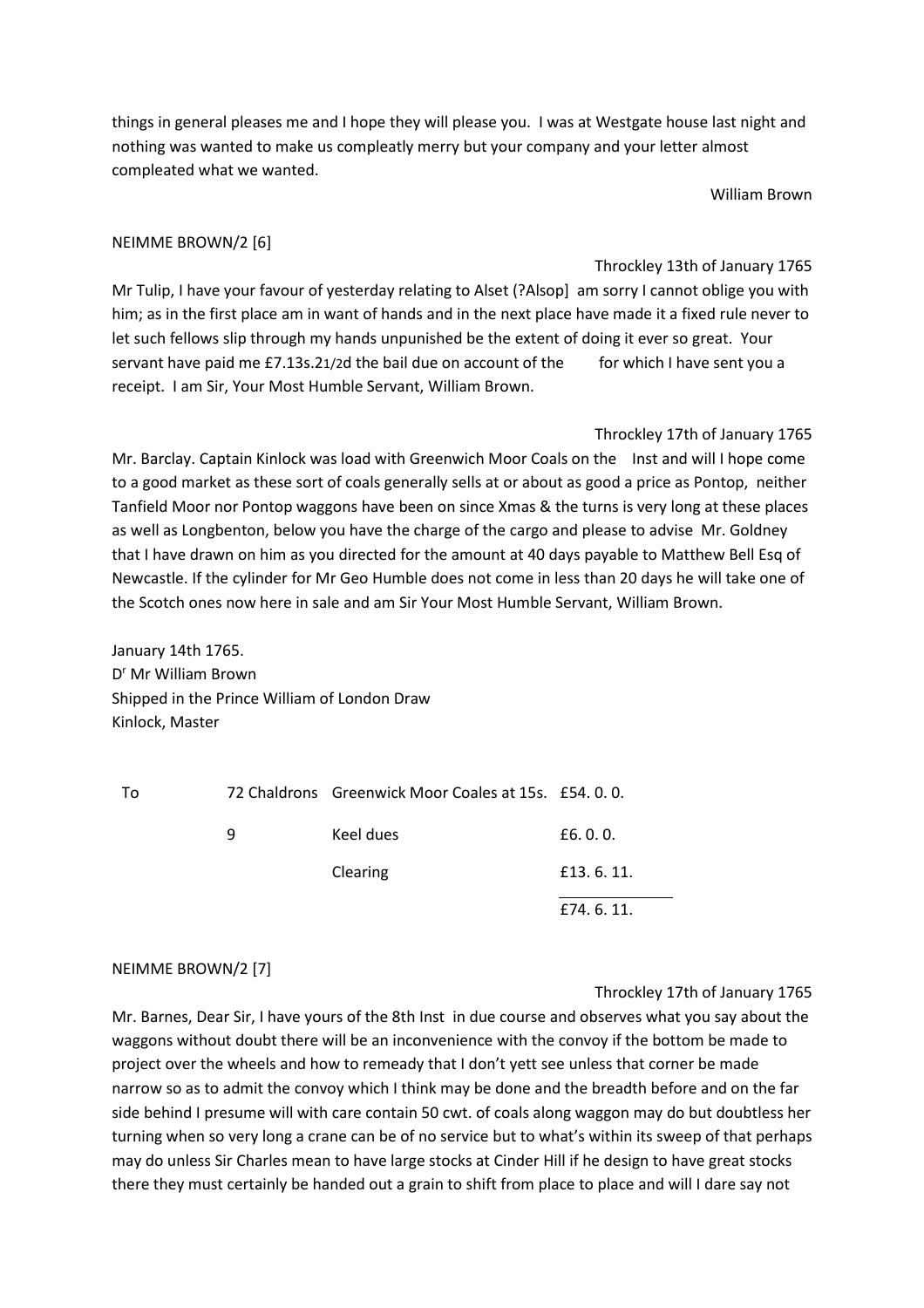answer any good purpose. I am afraid I shall meet with difficulty in getting you two waggonmen however will do my endeavour. I don't find the Duke of Northumberland will begin his colliery immediately therefore would have you lay the ground ropes into a house to keep dry and the wood pumps may be laid wet till they be wanted. Toward may perhaps finish the iron work for an engine here before he be wanted at the Duke of Northumberland so he may come home when you can spare him. I am drove to the necessity of sinking with an 18 inch working piece at Throckley. Mr. Turton and Miss Hunter of Byker your sister was married Sunday gone a week. PS: to make my best compliments to Sir Charles I am very uneasie to hear how he does. I am your Humble Servant, William Brown.

### NEIMME BROWN/2 [8]

Throckley 21st of January 1765

Dear Sir, I was favoured with yours of the 12th Inst in due course I had no opportunity of seeing the partnership agents till last Saturday and then had a deal of talk with Mr. Shafto only he says some doubts had arisen how far they could assign or transfer their right in St. Anthony's Colliery that he had Lord Chief Barron Ords sentiments who has satisfied him they can either assign or let to any body that Lord Ravensworth knows nothing of this taking the Lord Chief Barron's opinion. That it was agreed to have Mr. Williams opinion which if it corresponds with Mr. Ords which he (Shafto) has no doubt but it will he says in that case there will be no objection to your having that colliery for the term the partnership have he further says he would by all means have you waite on Lord Bute and talk to him of that matter and also of that of that part of Heaton which lately was mentioned to Mr. Seaton and Walton the of which two gentlemen to lett that coale he says he thinks may be removed he further says he thinks all the partnership interest in Heaton may be had at a reasonable rate. The stone drift at Tanfield Moor Edge goes very slow having got a very hard stone in her pray would it not be worth your while to secure the remainder of colliery to keep you in proportion of the Hutton seam if Tanfield Moor Edge fails before the hard coal be won and after to mix with that coal. I was at Plessey last Wednesday and find a great heap of coals at the Boundary Pit not many at the other pittes the men weren't poorly the week before last and last week presented 13 tons; was down in Byker last Friday the Engine had lowered the water about 3 inch the last 4 days I find with good hands to keep her she will do well but am afraid Stawport & I will disagree on account of some neglects I have discovered; am making a horse way towards some whole coal in your estate north east from Byker town and north west from the Mary Pit and finds many pillars will be got; the Delight works well and so does the Endeavour am scarse of places there tell [till] get some drifts forward. Mr. Peareth and

#### NEIMME BROWN/2 [9]

Mr Reay understands the Walker lease as we did and acknowledges then understands it so I do not yet know Mr. Ords sentiments, Mr. Gamul is still poorley but thinks him is in a way of recovery. I am Sir, Your Most Humble Servant, William Brown.

# Matthew Ridley, Esquire, London.

# Throckley 21st January 1765

Dear Sir, I have the pleasure to tell you Mr. Rawlings has finished the hole which I sett out about 400 yards south east from the farm house and the nighest to the Common, the Craw coal as they call it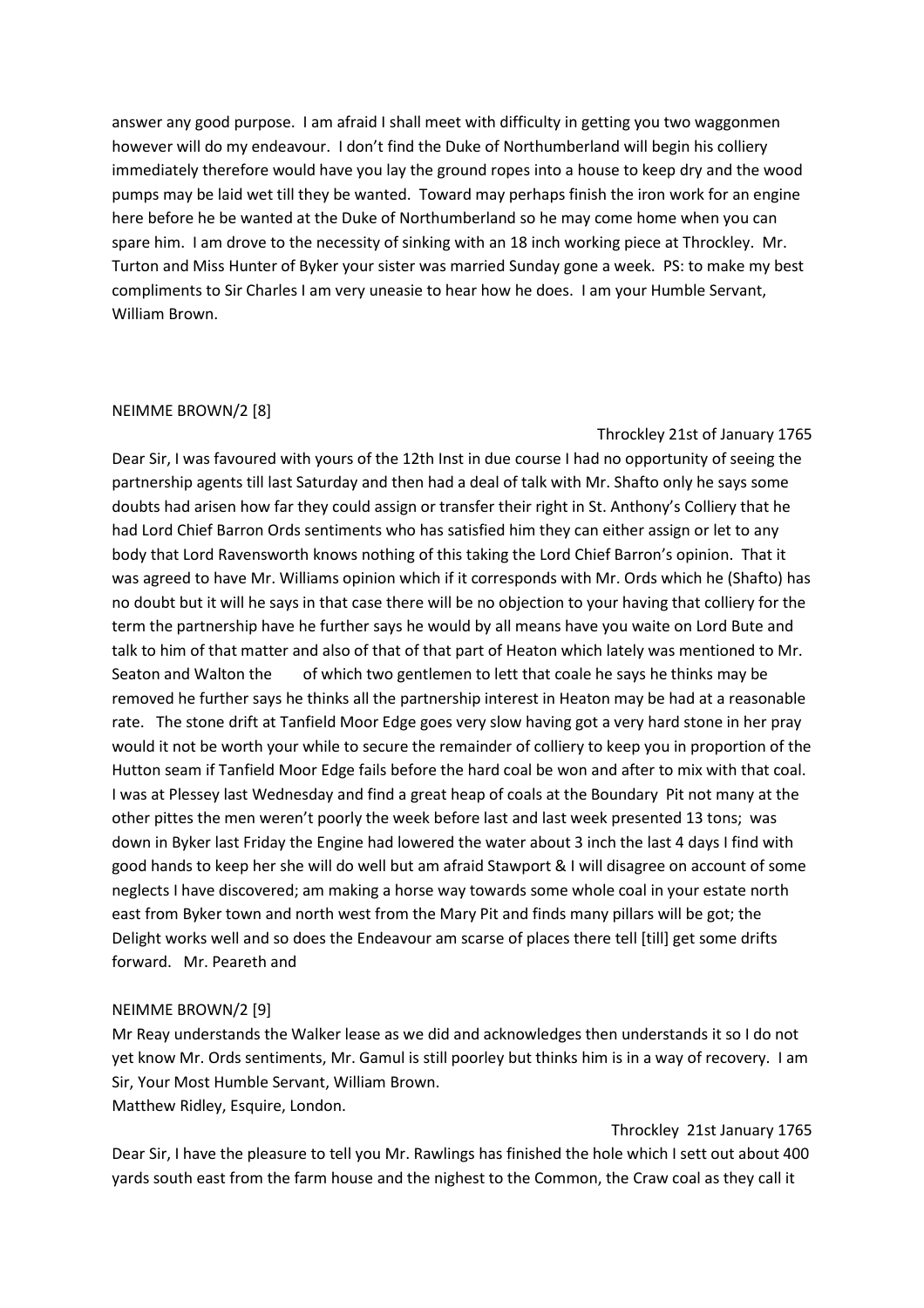lies there at about 151/2 fathoms from the surface of the earth and the Main coal is found regular at about 151/2 fathoms below the Crow coal and is 5 feet thick clean and fine and the level as intended will run 3 or 4 fathoms below the Main coal there. Rawling is now at work with the hole to the west or south west from the farm house nearer on the Bank side which hopes he will not be long in finishing you shall hear from time to time how they go on. From your Most Humble Servant, William Brown.

To William Cuthberts, Esq, London.

Throckley 21st of January 1765

Mr. Elderton, Sir, I have your favour of the 15th Inst as also yours acknowledging the receipt of the cash for payment of the timber. I really do not know what you mean by raising 15d. per piece for sleepers in your first or 13d P in your last. If you mean they are so much better then the 9d ones please to say so, but the 9d ones such as I saw will do for my present purpose and if you have many or few of these sort cut out please to send them by Captain Jno. Snowden of the Henry & Mary of Shields who will call on you to know what you have; I never knew 12d per piece paid for sleepers in my time therefore to think of 13, 14 or 15d P is extra and out of any persons power to give it I will run the resque [risk] of

# NEIMME BROWN/2 [10]

of one hundred at 12d P by way of tryal [trial] and they must be very great squares and not less in length than 5ft 8ins or 5 ft 10 ins and also desire you'll cut me out one hundred or two such as you can afford for 7d P the length as above so will be able to judge whether your high prised [price] or low prised ones answer my purpose best, the within mentioned Mr. Snowden will bring me any thing you have to send and you'll have little trouble with him. I am Sir, Your Humble Servant, William Brown.

Throckley, 21st of January 1765

My Lord, I find Mr. Curry got the Engine Pit sunk to the intended deepness about the close of the year and that the water is now very easier and circumstance pleases me much and I hope it will be of singular advantage to your Lordship (viz) they meet with an exceeding good seam of coal as to quality about 2 feet thick at the bottom of the Engine that was never mentioned by anybody or taken notice of in the Plan this seam I am in hopes is whole from the lowest Engine level to the surface of the earth. They are now preparing to work it and also mining to the splenty coal and towards the peacock tail so that in a few weeks will at least have three workable seams (viz) the Corby Cragg New Little coal and splenty coal nothing seams to be so much wanted as men and I find they are picking some up daily. I have wrote to Curry to give me an account of what cash is due from the colliery as also what he expects the disbursement will be each 14 days and what the receipt for coals will be. I am afraid while they are in the infancy of working and vending and while they are minding considerable they will not be able to stand on their own leggs, as soon as I receive his answer will communicate it to your Lordship. My credit is out with your Lordship's bankers and Mr. Hamilton is not one hundred pounds strong so have [asked] Curry to be expeditious in his answer to my request of his state.

# NEIMME BROWN/2 [11]

I presume in two or three months time the mines of extra expence will be at an end and the colliery in a fair way to work coals and then if your Lordship happens to be in the north will if your Lordships agreeable do myself the pleasure of seeing you there and trying if possible to reduce the extravagant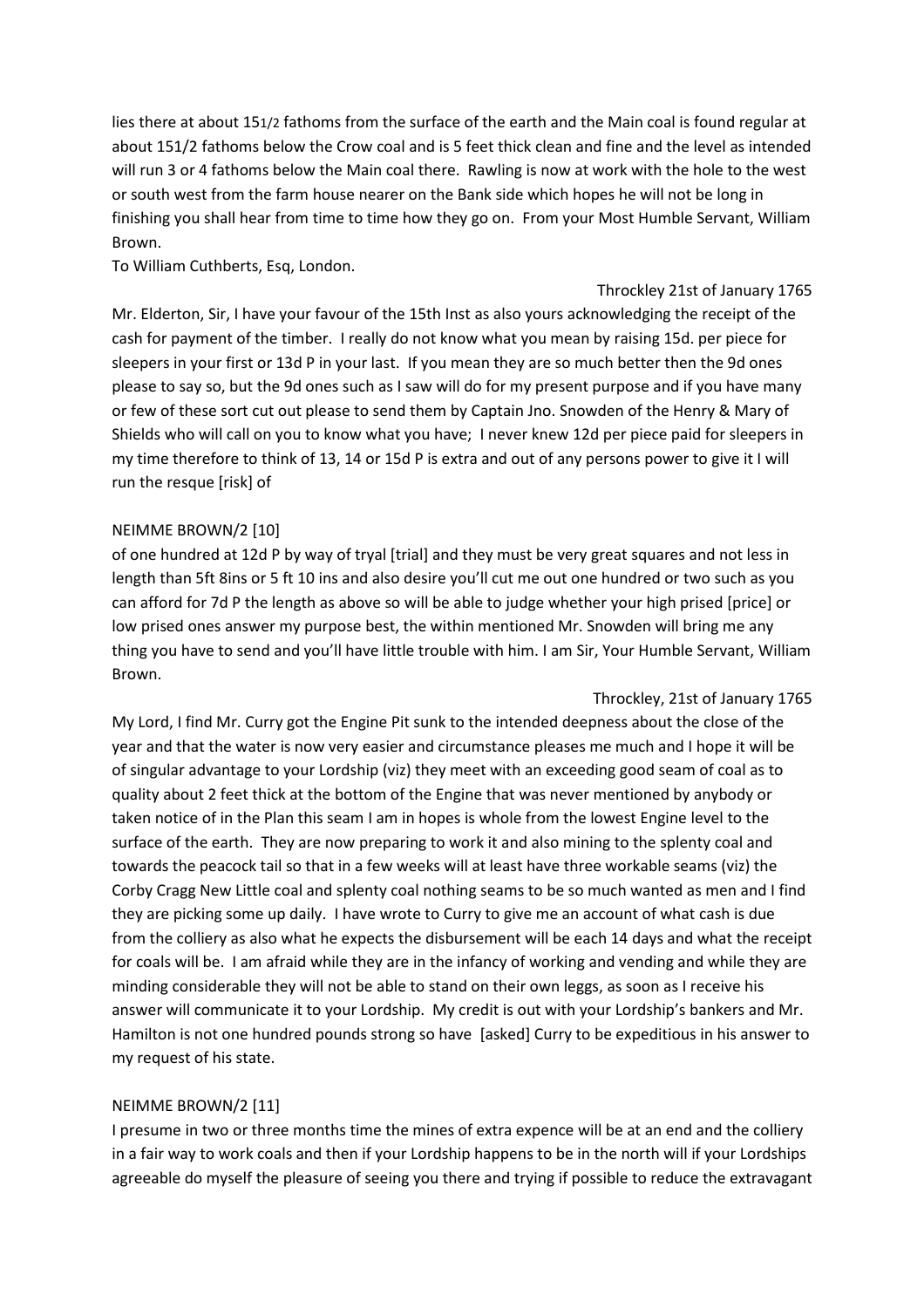expence of working at least it will endeavour to do it and hopes if it cannot be done altogether at first yet by degrees to bring it about, have wrote to Curry also to try to find people that will take the keeping of the Engine find leather and all other things necessary together with attendance in order to reduce things to a state of certainty in short have endeavoured to roose [?rouse] him and to make him do his duty. I am Your Lordships Most Obedient Humble Servant, William Brown. To the Honourable Lord Abercorn, London.

Throckley 21st January 1765

Mr. Curry, I received your favour of the 16th in due course am glad to hear from Renwicks as well as from your letter you had got to the intended deepness. I think the little coal you speak of is not mentioned in any of the Plan I had from my Lord nor by any person whatever therefore hopes it is whole to the surface of the earth, pray could not you drive to the coal pit inn its cheaper than any other way. I do not know but your resting the coal pit where she is may be cheaper for the present but am afraid you must her down to the Engine level at last as the water from the stairhead and great seam and all these to the east of you must come that way at last and it will not do well to have it come into the Engine sumps till it come over the dregg sumps but by no means to go to the eastward till you have try'd how the coals to the west proves. Renwicks tells me you have room enough to draw coals at your Engine Pit, but that's a thing I am not very desired of doing as there will be in a little have more loss in leathers and cleaning the sumps etc then will sink the coal pit from where she now stands to the Engine level. I make no doubt but you'll do your best to work the coals to the most advantage for my Lord, yet must

# NEIMME BROWN/2 [12]

observe to you that it may certainly be contrived by proper drifts or mines to putt the coals from 3 or 4 seams worked at one time by horses and you are very sensible of the cheapness these creatures puts coals compared to men our way and from what I can see your bearers comes much dearer then with trams. I must desire you'll give me an estimate of all the expence you are at in working and laying on the bank as a quantity of your coals equals to one score of our 20 peck corves. Please to give Mr. Hamilton your opinion what your disbursements will be per fortnight for the next 6 months, and how the apparent receipt for coals may stand compared with the disbursements also let me know what debts your colliery owes in order that I may acquaint his Lordship with what's need full to be done. I am Your Humble Servant, William Brown.

PS: try if you cannot get people to take your engine to help with attendance leather, oyl [oil] and lapping, etc.

#### Throckley 24th of January 1765

Dear Sir, I hope by this time the cribbs are ready for the Engine Pitt, and therefore have sent to Scotland to Lord Abercorn for the man that has sunk that Engine Pitt, to come to Murton to take the conduct of sinking and securing that Engine Pitt through the sand and to the stone head. You'll be so good as order one hundred course deals 10 or 12 feel long each and 1/4 inch or 1/2 inch thick to be got laid down at the Pitt as well as the cribbs one thousand double tack nails might also begot ready the Pitts must be carried down the size of the larger cribbs mentioned in my last till she comes to the top of the sand on the outside of the smaller cribbs by which means hopes to secure the top of the Engine Pitt to the stone head the moment the man comes to you whose name is Robert Cargie please to give me a line saying he is comed please to give S. Ridpeth notice to provide hands to go on with the sinking for no time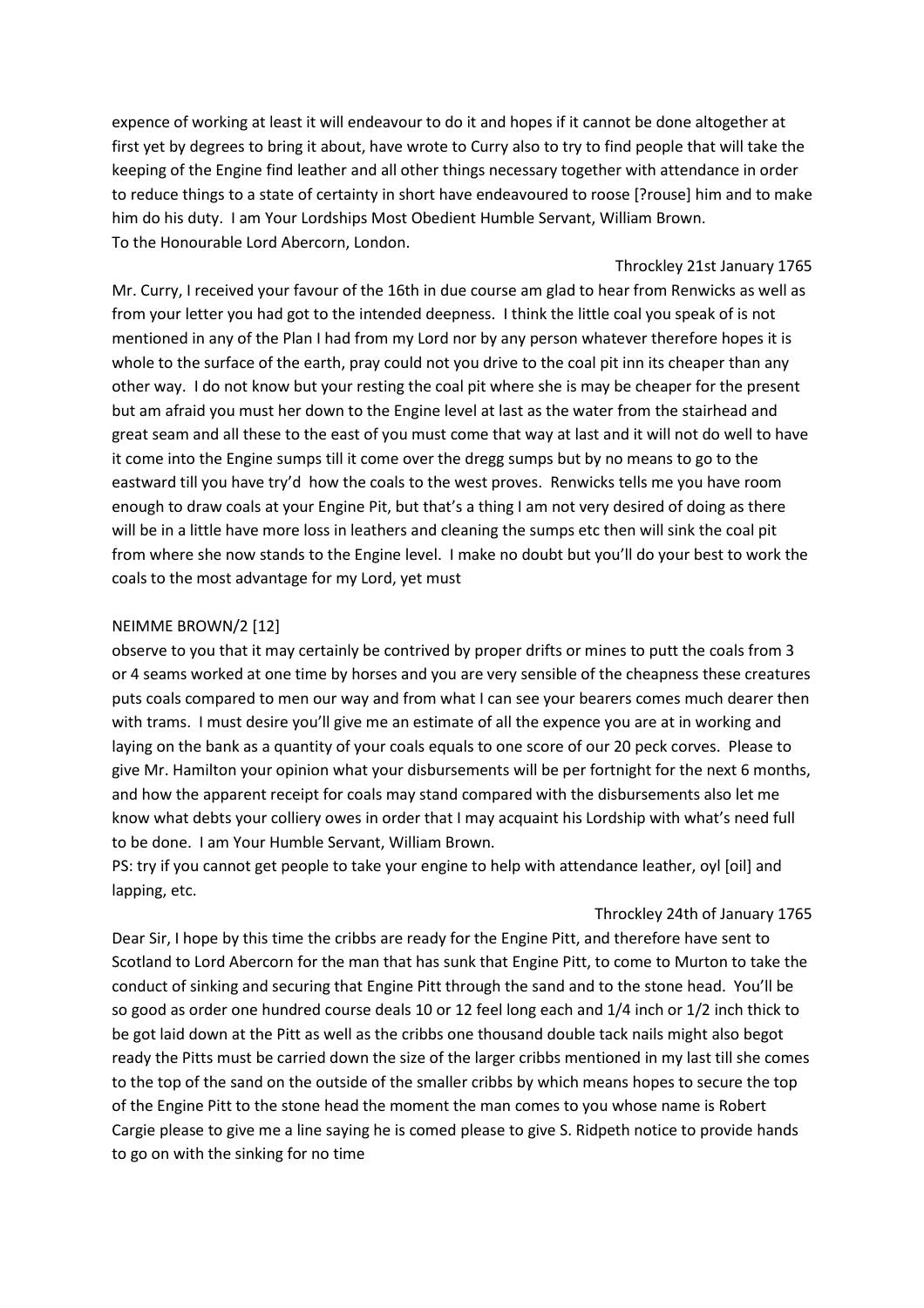### NEIMME BROWN/2 [13]

must be lost when we are begun. I am your Humble Servant, William Brown. PS: pray how does your town relish Sir John Delaval. I saw Mr. Graham last Saturday who told me he was busy shipping your lead.

To Mr Douglas Plummer [?] at Berwick

Throckley February 11th 1765 Sir, I was at Heworth on Saturday morning and found the water was above the tubb head in the new Engine Pit occasioned as I suppose by some stop of the engine, I had both Mr. Lee and Milburn and gave them the necessary directions also ordered the carpenters to get the low set of pumps as soon as the water is got down and in the mean time if they do not get to the bottom ordered then to get in the cistern and the jack head cistern and pumps so far as they can the dam for the bottom is not yet in or the place made for it they are very slow therefore could wish you would send George Drydon down to make all the dispatch possible. The borers are in strong stone or whin about 66 fathoms down. I mean to write to Lord Northumberland tomorrow and to tell him you cannot resolve what to say to his Lordship as to the rental of your Wayleave Lease till you have tried the other people you go through that you are endeavouring to come at their sentiments as soon as may be and which when got will give his Lordship your answer. I am your Most Humble Servant, William Brown.

To John Blackett, Esquire, at Wylam.

### NEIMME BROWN/2 [14]

Throckley 7th of February, 1765. My Lord, I hinted to your Lordship in my last that my credit with your Lordships Bankers was out and the other day had a line from Mr. Hamilton saying he is out of cash which upon the receipt of Mr. Currys last pay I find to be case. If it be your Lordships pleasure the cash should be paid as heretofore please to favour me with a further credit. Mr. Curry writes me he is minding very briskly the Coal Pitt and also to the splenty coal and Peacock Tail till they get one or both of these seams of coal am afraid they will not be able to stand upon their own legs. I saw Mr. Warkhope [Wauchope?] of Niddrie the other day at Newcastle who tells me he has a power to prevent a drift or drain being cut thro' his estate into that adjoining and consequently preventing and the collierys westward from being benefited by your Lordships drain; if so I beg your Lordship will give it a thought whether or no it may not be with your Lordships while to have a treaty with Warkhope [Wauchope?] on this head. I am Your Lordships Most Humble Servant, William Brown. To The Earl of Abercorn at London.

Throckley 7th of February 1765 I paid Mr. John Nesbitt £8.19s.0d. for freight of Sir Charles Sedleys goods on the 19th of January ulto and am Your Humble Servant, William Brown.

# NEIMME BROWN/2 [15]

# Throckley 7th of February 1765

My Lord, I have at last got your Lordships papers from the Trustees to the will of the late Mr. William Newton. I find they are those your Lordship spoke of when I last had the honour of seeing you at Northumberland House as I find most or all of them are originals have taken copies of them and will either deliver the originals to your Lordships Auditors at the audit or to your Lordship when in this country and hopes I am able to explain them so to your Lordship as am sure you will have a clear and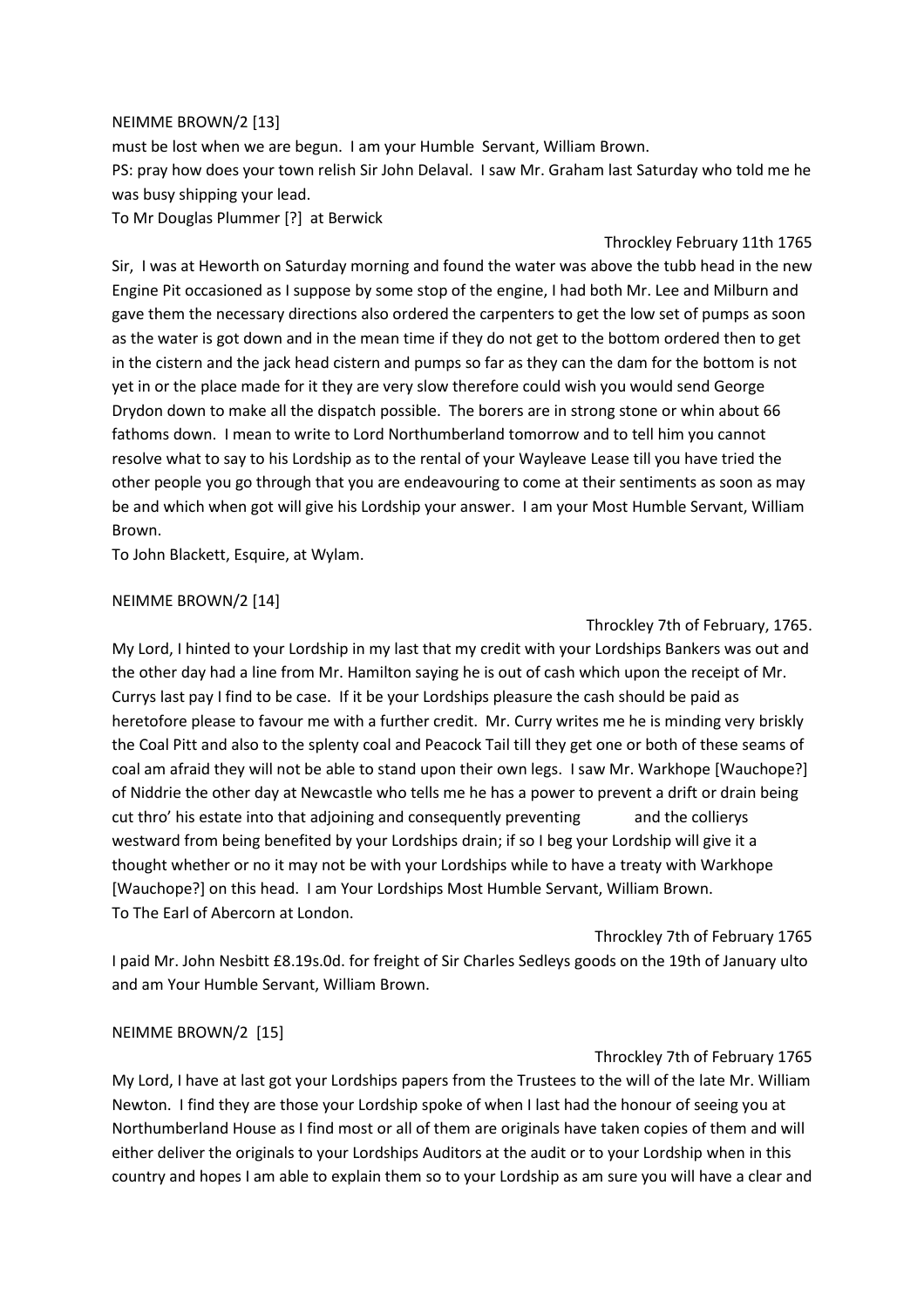just notion of the collierys to which they respectively relate you have herewith a schedule how they are titled and what they are. As soon as I got down to this country I shewed Mr. Blackett the terms on which your Lordship would renew his wayleave lease etc and wave the canal he desires your Lordship will give him time to treat and try on what terms he can renew with the several other gentlemen whose lands his way goes thro' and when he has done that he will return your Lordship his answer. As two or three or perhaps more boreholes are absolutely necessary in the estates of Newburn and Walbottle to ascertain the true deepness and thickness of the respective seams of coal in the grounds therefore could wish if Mr. Beaumont has given up his lease of these collierys your Lordship would be pleased to order such boreholes to be made and if possible before the usual time you come into this country when these collierys may be well considered with your Lordship when in the north and no time lost to make the most of them. We now work about 30 tons per week at T. S. Moor Colliery and am going down with all speed with the boreholes to assertain the deepness and propriety of the place where that colliery must be new won at. The Billingate people do not treat

### NEIMME BROWN/2 [16]

us well in the sale of these coals. Mr Wrightson is going on with his drain at Rise Moor or Hedley Fell and one to win Mickley Moor I think he will be able to load coals by easter twelve months from Mickley Moor. The affairs of the hoppers or vessels for conveying of ballast is renewed and has much alarmed the magistrates of Newcastle as its believed that affair will be powerfully supported there has been very large sums made by conveying ballast from the respective wharfs on both sides of the river to the grounds backwards from the ferries and I don't see a more proper piece of ground any where for such a purpose than your Lordship has adjoining north east end of our new staith now building for Shiremoor the ground is of little value for any other purpose but would I dare say let a considerable rent for . If this hint is worth your Lordships notice will give you a plan of it together with the situation of the river adjoining it. I hope to lead coals from Throckley new winning before the 1st of May thro' Newburn grounds to joyn [join] Mr. Blacketts way west of Newburn. I have been with Sir Ralph Milbanke and finds he will not sell the grounds I named to your Lordship adjoining T.S. Moor. I think its under settlement have also desired he will look into his papers to find if such a place is named in them as West Chirton which he has promised. I beg leave to subscribe myself Your Lordships Most Obedient Humble Servant, William Brown. To: Lord Northumberland.

#### NEIMME BROWN/2 [17]

#### Throckley 7th of February 1765

Sir, I have yours of the 25th Ulto the other day I had a meeting with Mr. Walton, Leaton and Shafto they at last told me that if you would give the partnership 600£ a year certain rent and 30s per ton the ten 418 bolls and perform the covenants in their Lease of St Anthony's they would reconsider it to their principals to let you their term in that colliery and that they viz Lord Bute, Lord Ravensworth, and Mrs. Bowes were acquainted with their sentiments as above that they recommend your applying to them in London. I think they said the term they have is 14 years. I presume the above term is full as good as these you have of Walker considering the leading way and way leave; the alteration of your engine will perhaps cost 800£ exclusive of the value of the materials you'll take out of her. I have no doubt of getting you coal from your present engine to last 14 years. I think its soon enough to treat with the Bishop as there is no fear of any body interfering with you their but by all means would have you take Collierley Colliery as I plainly see you'll want Hutton seam at Tanfield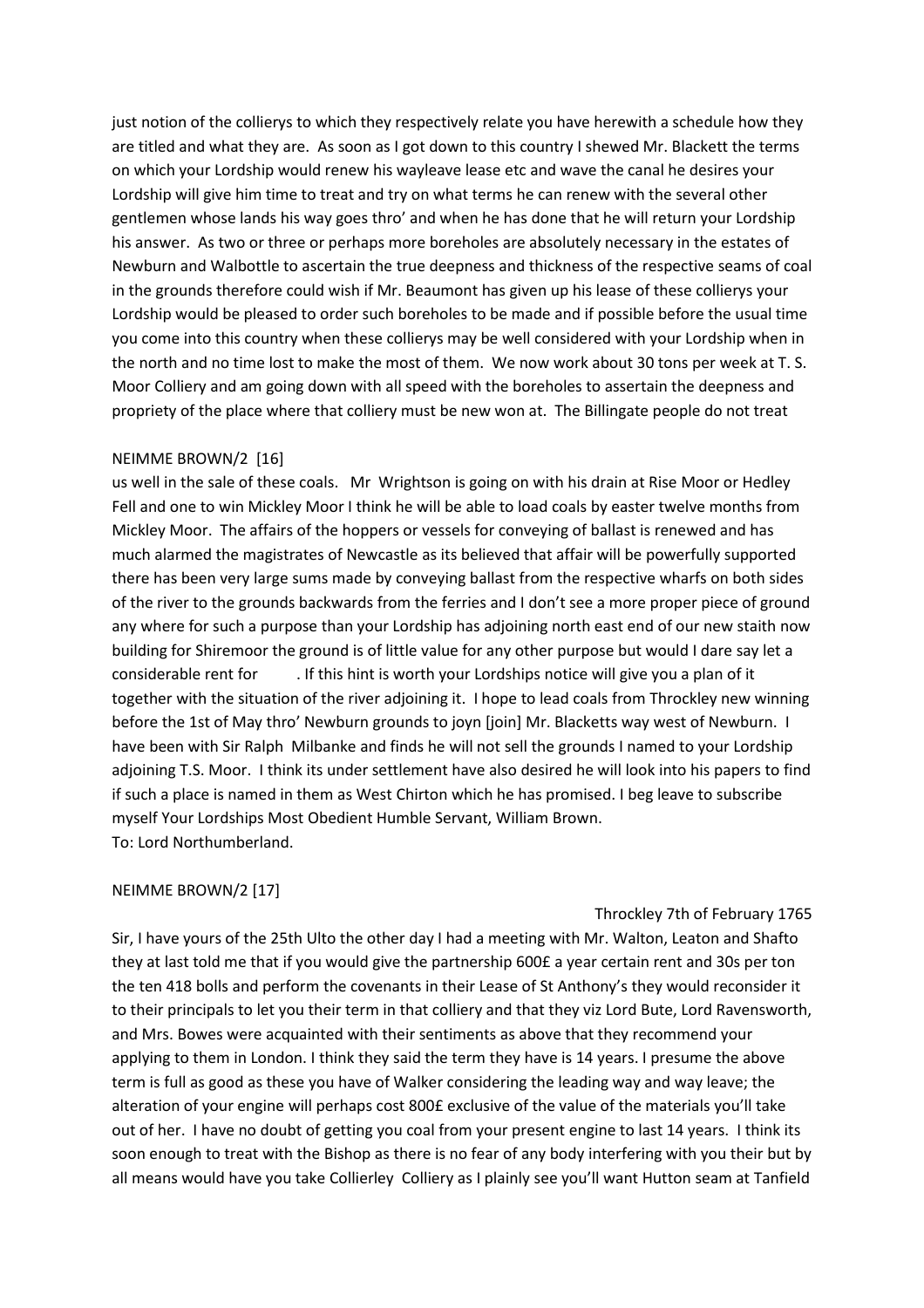Moor Edge and perhaps hard coal as from the hardness of the stone the drift goes slowly. The sooner you agree for Collierley the better for I am afraid you'll have hard coming at your quantity at Bushblades it appears there will be a want of coals there this year. The Dyke Pit at Tanfield Moor Edge works very good coals and I would I dare say mix well with hard coal that I could work at the success pray will you allow me to make that tryal [trial]. Plessey presented 20 tons last week and Byker of the last weeks work for some time past. Its hard to say whether the engine or the water there gets the better. No time must be lost in altering the engine if you agree for St Anthony's for working towards the downward waste and the strata being broke to the surface of the earth set in much more water than we used to have. William Brown. To: Matthew Ridley, Esquire at London.

# NEIMME BROWN/2 [18]

### Throckley 7th of February 1765

Mr. Cleaver, Sir, I have (with Mr Potts) had several meetings with Thomas Gowens and Mr. Crawfoot of Morpeth the former at last proposes to accept of the late Mr. Weatherheads lease of Shadfen Colliery and to perform the covenants in its to sink in a proper place to the 45 yard coal and work her as far to the dip as the water will let him while his engine keeps down the water to supply Lord Carlisles tenants and the town of Morpeth with coals and the same measure as have been common there these 2 or 3 years past and at the advance price of 2s. per fother for what coals is sold per wains or carts and 1/2 per load for what coals is sold per loads the reason for such advance price is the extra wages and earnest paid the workmen at binding which I must confess is very considerable and last hiring at martinmas exceed all former bindings. I think the 2d. per fother reasonable but would had the advance on the loads only 1/4 farthing but Gowens argued and perhaps with some reason that there is much trouble with them and that they pick and gets the best of the coals. If you think well on his having the Lease on these terms please to say so to Sir, Your Most Humble Servant, William Brown.

PS I have settled Longbenton leadings and believes the cash will be paid on Saturday as also Mr. Blacketts way leave rent. On Saturday gone a week I paid Mr. Potts the rent and over leadings for Heddon as to Beaumont am a stranger. I was down in New Benton yesterday and cannot say much in her favour.

# NEIMME BROWN/2 [19]

#### Throckley 11th of February 1765

Dear Sir, I will take it kind if you'll call at Mr. Coxs and Mr. Trinders Ship Breakers at Cuckolds Point and find if they have any sleepers to send to your most obedient. Desire Mr. Slemaker Trinders clark there to send me his charge for these he has sent me. Last Friday Mr. Bell, Gibson and I bought all Mr. Humbles share and interest in Shire Moor so now hopes we will have it more in our power to serve our friends the uncountable at your end of the trade we find are playing at cups and balls with us but we may perhaps have our turn at that sort of play. Mr. Bell and friend Percivell are very well. Poor Bill may son is lying very ill in a fever and am sorry to say is not out of danger. Please to call at Mr. Coales for a seat and some other things he will give you for me. Compliments to all things and am Your Humble Servant, William Brown.

To Captain Snowden.

Throckley 13th February 1765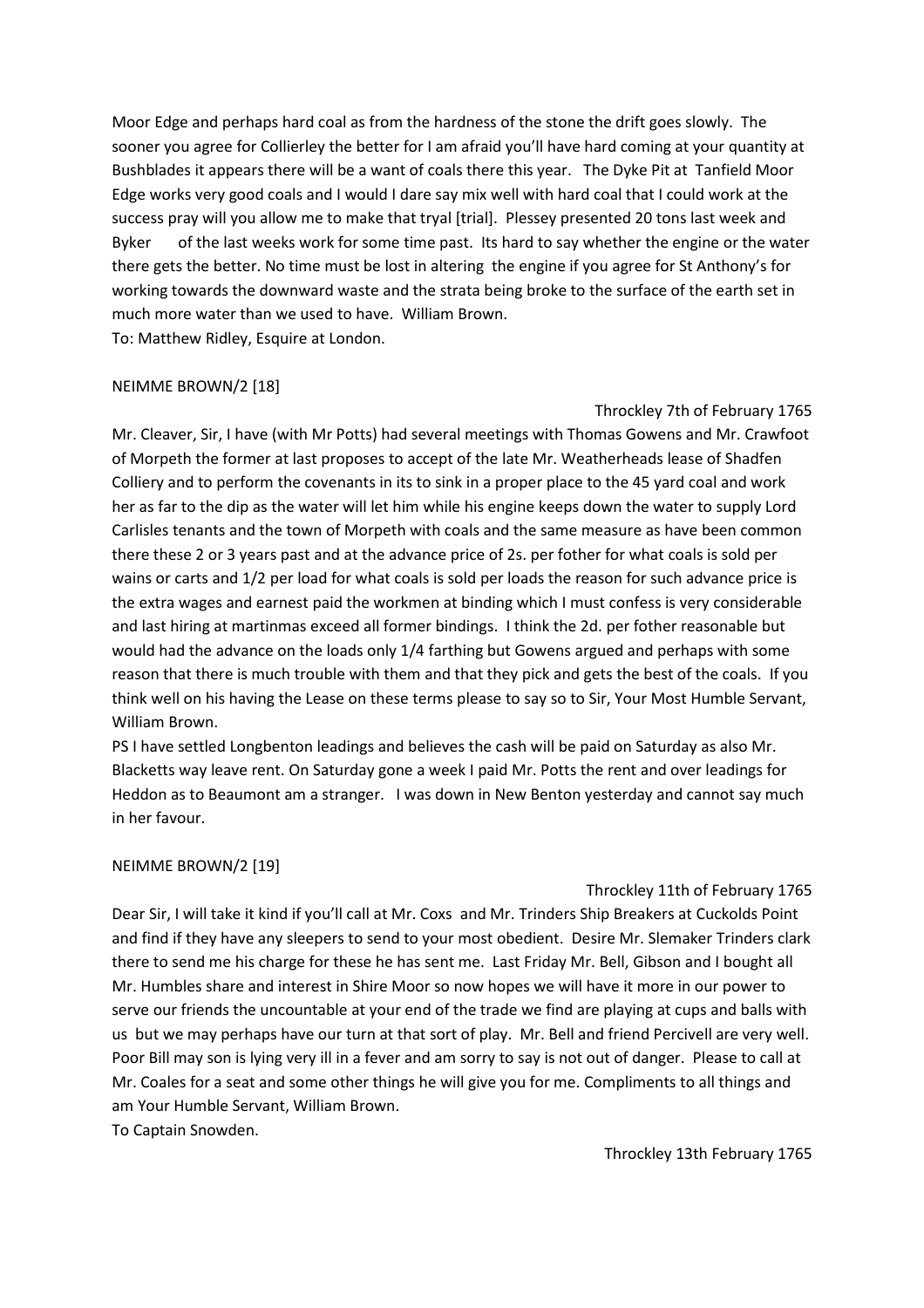Sir, I presume you want to know how much you ought to ask Mr. Humble per hundred yards for keeping the way in repair exclusive of wayleave rents which he must take upon himself and also exclusive of keeping the waggons. I find its cost in sundry places near 2d. per hundred yards per ton and some cost more than 2d per. I really don't know whether the boring irons is gone or not will satisfy you about them on Satturday next. The Mickley Moor drift is better half way already, but the stone drift in Hedley Fell goes very slowly forward and Rawlings is forced to bore another hole in the Venture pit for near 10 fathoms the old hole was lost near the bottom by the boxes going crooked in January. I am Sir, Your Most Humble Servant, William Brown. To John Wrightson, Esquire, at Newcastle.

### NEIMME BROWN/2[20]

Throckley 16th of February 1765 Dear Sir, You'll perhaps think me unkind in not answering yours of the 19 Ulto sooner but beggs hurry of business may plead for me. I was in London 9 days in December and had the pleasure of being twice with my Lord. A D Holmes was very hearty as also was his wife whose cheek I had a kiss of. I had a hurrying time on't so was only 15 days from home and stopped a day and a half at Sir Charles Sedleys of the Duke of Portlands in Nottinghamshire. My family and self are very well except my son Bill who is very ill in a fever but thank God is now we think in a way of recovery. The fame of your House has reached the metropolis of England and some very ingenious acquaintances of mine speaks well of it. I hope to see it by the time I am two months older. You have herewith Mr. Andersons rent for the lime etc. You'll please to pay the amount to Mr. Hamilton and I am Dear Sir, Your Humble Servant, William Brown. To Mr Key.

Throckley 16th February 1765 Mr. Hamilton, I had your favour of the 26th Ulto and also that of the 8th Inst. it gave me much concern to find you were out of cash but could not help you my credit with his Lordships Bankers being out, yesterdays post brought me a further credit and have taken the first opportunity to put you in cash. I do think Currys bill comes very high and I have told him so by the enclosed. I find its necessary for me to be at Duddingston to inspect there bills and other matters and the moment his Lordship comes down will endeavour to be with you at the same time you have herewith a draft for 200 pounds from Your Most Humble Servant, William Brown.

I am obliged to you for the hint you give me about the abuse of the colliers stealing coals that must be set right when I come into the country and prevented as much as possible in the meantime.

# NEIMME BROWN/2 [21]

#### Throckley 16th of February 1765

Sir, Yesterday I was with the partnership agent who told me they have received full instructions to treat and lett to you or any in trust for you their colliery at St. Anthonys and that the sooner its sett about the better as it will be making the most out in the time for them as well as you. They repeated their willingness to lett you Heaton likewise. On Friday last S Newton and I met Mr. Bonner and Hepple and Mr Smith Viewer to Mr. Swinburn and company they agreed to let you their 5/8th of Collierley Colliery for the term of 7 years at 300£ a year certain rent and 20£ per ton for the Hutton seam and 10s. per for the hard coal to work 1/3 out of the latter for 2/3 out of the former seams the rent to commence at midsummer first and to grant you all other usual and necessary covenants they desire your answer as soon as convenient. I was at Tanfield Moor Edge last Thursday finds the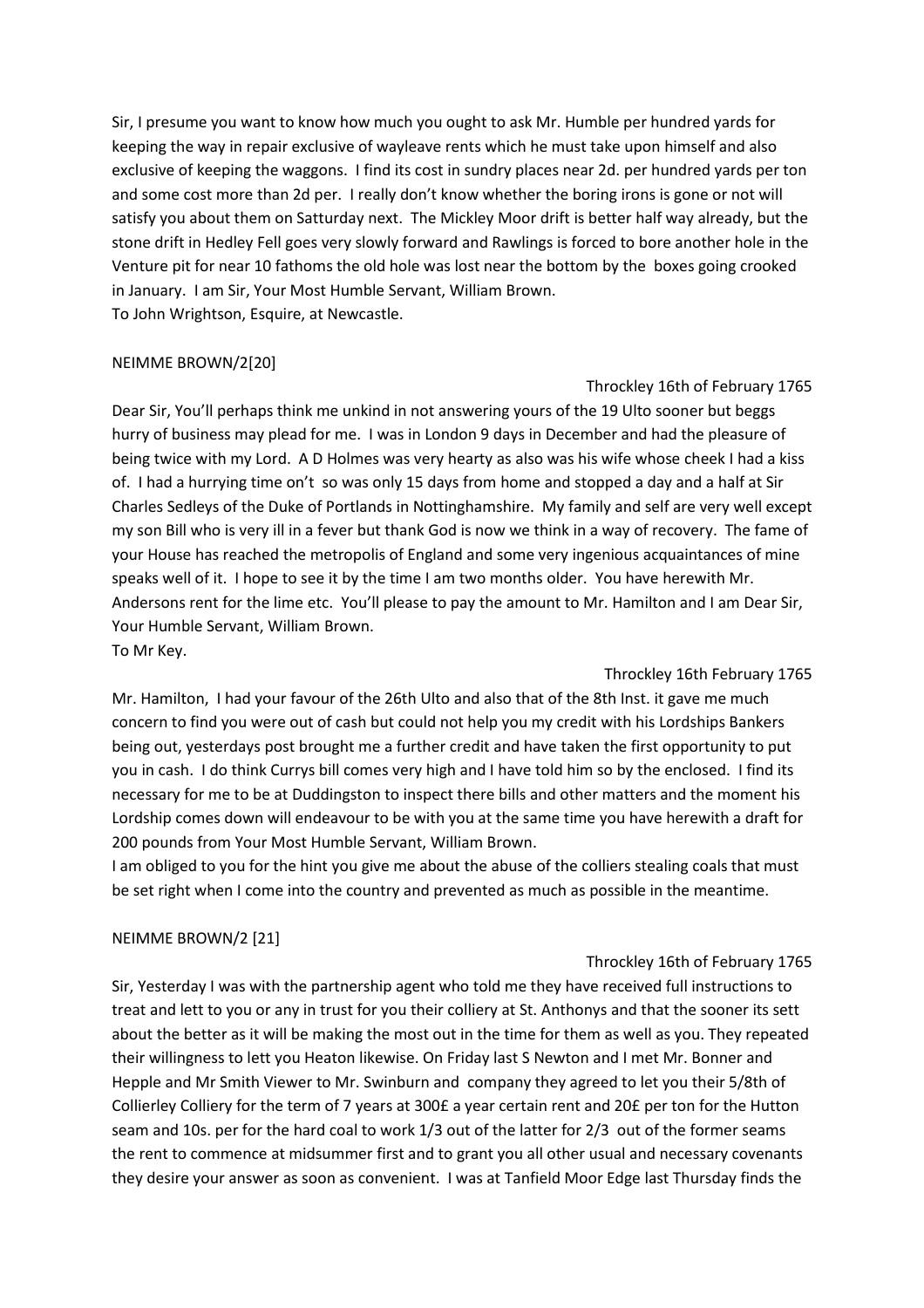stone drift goes very slowly forward but the Dike Pitt is working the best coals I ever saw thinks we will get 400 tons of coals out of that pit. Last week at Plessey they presented 16 1/2 tons and at Byker to the best of my memory 15 1/2 tons the engine as much about the same state with the water as mentioned in my last. I believe the partnership have only 11 years in St. Anthonys lease on the 12 of May next. I am Sir, Your Humble Servant, William Brown. To M. Ridley, Esquire, at London.

Throckley 16th of February 1765 Mr. Brougham, I am not a little surprised to find you are imploying [employing] a bound servant of mine knowing him to be so and contrary to the laws of the country. If the fellow do not come immediately to his work and make me full satisfaction for the penalty of his bond and bring an against you for employing him agreeable to the statute of the 9 of Queen Ann oftake the notice from Your Humble Servant, William Brown.

# NEIMME BROWN/2 [22]

### Throckley February 16th 1765

Mr. Curry, I only received a coppy of your Bill ending the 2nd of this Inst yesterday which really surprices [surprises] me. I think I had said enough in a former letter about the neglect of your sending the bills. I find also they come full as high as ever and few coals worked pray when do you think you will be able to work coals to be equal to your expence. I would certainly give the preference to Moffit to keep the engine I mean with wright work all attendance, oil [oil] , paper leather and leathering buckets and clacks I cannot help shewing my resentment at Cargie for not coming to Berwick as I desired and I desire you may turn him of immediately and let him go hang himself if he chooses. Ile [I'll] get my work done without him I find he has been encouraged to stay. I design to be at Duddingston latter end of March to enquire into and settle all matters relating the Colliery and must desire every matter and thing may be prepared against I come and am Your Honorable Servant, William Brown.

#### Throckley 21st February, 1765

Mr. Murray, I should have answered your favour of the 15th Inst or this but have been more than ordinary hurried by my eldest sons being laid up in a fever of which he is not yet quietened. I have no doubt of Mr. Barnes answering Sir Charles expectations tho you as well as I know he will have a hard task with the various people he has to deal with. I observe what you say about your relation; I am not at this time in want of such as person but if he calls on me in his way southward its probable something may happen in his favour twixt this and this time he may be here and if not shall advise him the best in my power.

# NEIMME BROWN/2 [23]

My best compliments to Mr. Greaves and please to ask him whether I must write to Sir Charles who I understand is in London as for the cash to pay of need full here, the people now I find expects to be paid their respective sums due from St Charles. You'll be enough to make my compliments to Mr. Barnes and desire he will give me a line saying how he gets forward. A line from your self will very much oblige. Your most Humble Servant, William Brown.

# Throckley 21st February 1765

Mr. Douglas, I have your favour of the 18th Inst and am glad to find you have got the cribbs ready. I expect Mr. Cargie from Lord Abercorn's at your place before the time but understands he has had a lame and that he is not with you you may depend I'll send one to take the charge of putting thro' the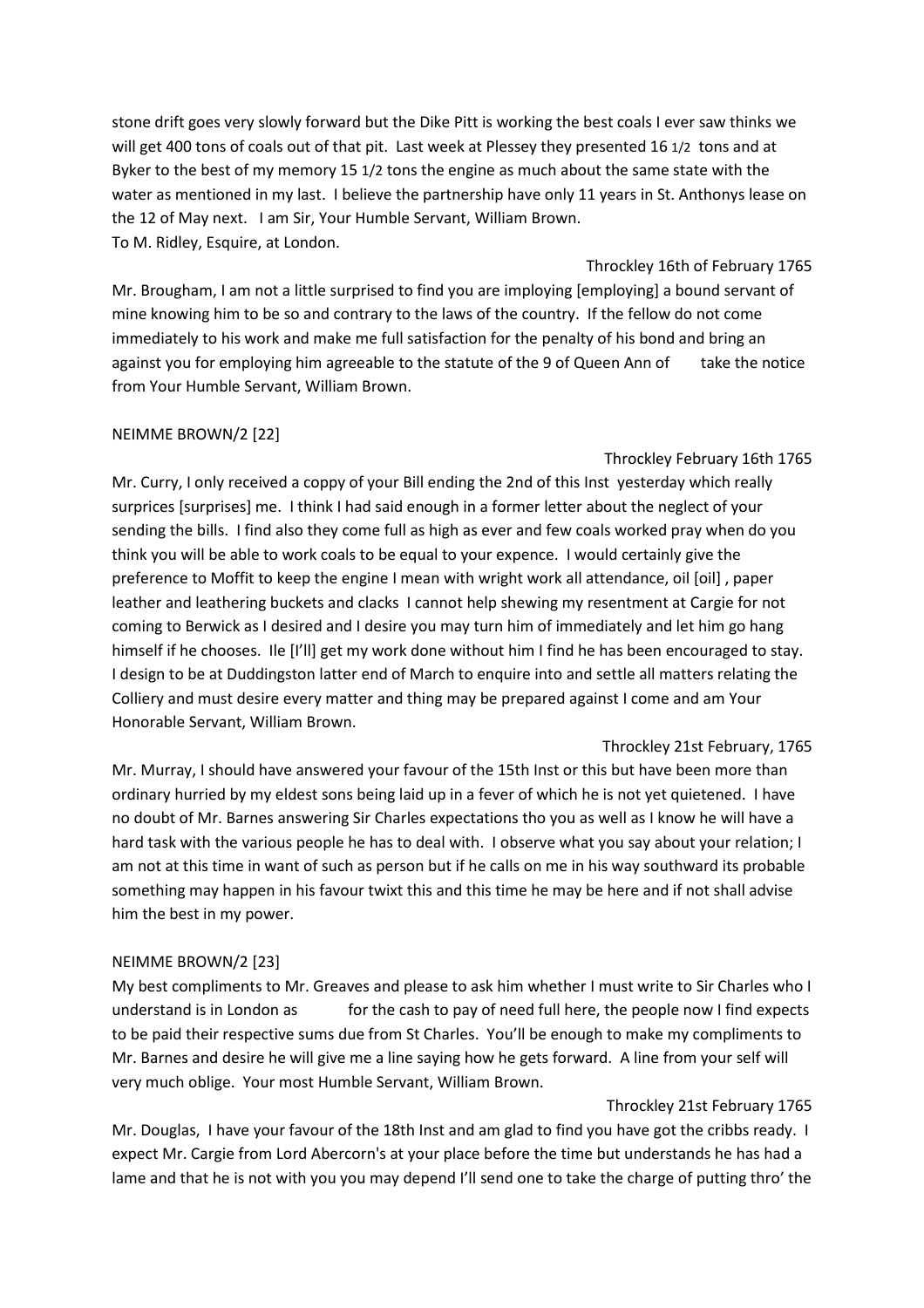sand in a few days. I have the pumps for the engine all ready both wood and iron. I shall send over a blacksmith in 10 days time to begin the iron work one of my own and also engine wrights and will be glad you work along with him as being present at the building and following up one engine may make you compleat in that branch if you are not already master of it. I will take one thousand sleepers delivered at Shields providing they are one foot in measure one with another and sound oake and will give 9d. per piece for them my best complements to Mr. Geo tell him I received his and observe the contents and believe me to be your friend. William Brown.

# NEIMME BROWN/2 [24]

# Throckley 23rd of February 1765

Sir Ralph, I am favoured with yours of the 17th Inst have given my Lord Northumberland to understand your resolution in being determined not to sell your colliery at Willington as to letting its. I don't see any body that it can suite so well before as either that Nobleman or Lord Carlisle their estates lays on 3 sides of it, the first time I have the pleasure of seeing Lord Northumberland will name it to him in the way you mention. I am sorry to tell you that coal grows worse in the Tryal Drift to the north from the plain pit at Fatfield. She is now 150 yards north from the pit and has not yet got the expected dyke. I mean to take a a survey of the works now going at Ouston next week and will take the first opportunity of acquainting you of their state and of the proceedings at Fatfield. I am Sir your Most Humble Servant, William Brown. To Sir R Milbanke

# Throckley 23rd of February 1765

Sir, This day Mr. Rawling brought me the agreeable news of his having found the coal at the hole wast from the farm, house or lodge; she lays there at 26 fathoms deep and in great perfection and is 6 feet thick. You may now with great propriety either advertise or take any other method of meeting as you think fits the borings now will any person that understanding in that way the colliery lays regular and as to the goodness of the coal there is none better. Mr. Rawling is now in hands with the hole near the place where the drift must be begun but you need not to waite advertising or letting till that hole is finished as it only relates the course the stone drift is to go. I shall write you further instructions and am your Humble Servant, William Brown. To: John Cuthberts, Esquire, at London.

# NEIMME BROWN/2 [25]

# Throckley February 27th 1765

Dear Sir, I have yours of yesterday before me, any resolution from Miss Lee gives me no sort of concern. If I can be of service to my good friend Mr. Smith it will give me pleasure. I know of no body so proper to serve him as a Viewer as Mr. Edward Smith of Collier Rowe near Houton le Spring [Houghton le Spring]. He has both judgement resolution and honesty therefore must endeavour to get him my young man Bedlington shall give him all the leights into the affair in his power. I hope you get the old partnership dead. From Your Most Humble Servant, William Brown. To: Mr. C. Swainston

# Throckley 27th February 1765

Dear Sir, I find by a letter I had yesterday from Mr. Swainston there is a likelihood of Miss Lees referring the affair twixt you and she and that she objects your most obedient. I don't mind that, have named Mr. Edward Smith of Collier Rowe as a man very proper for you (to Mr. Swainston your plans are in hands and will be done soon). I find by our present workings in the Dyke Pit at Tanfield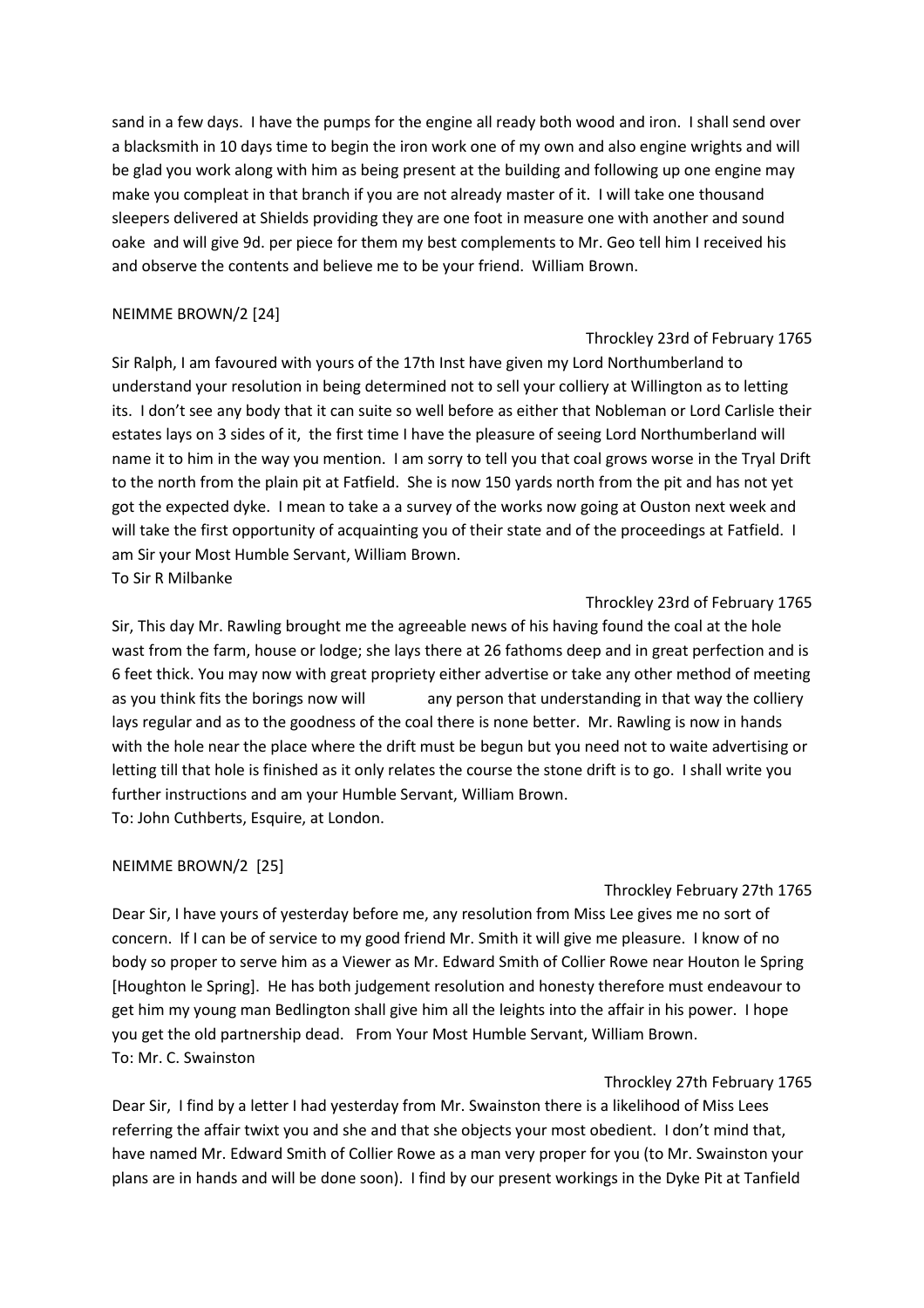Moor Edge that the workings have been drove out of Bushblades in some places upwards of 20 yards into that colliery and robbed Tanfield Moor Edge of a great deal of coal; now as I left more coal in that colliery to be taken by Bushblades owners then then our people had got out of Bushblades. I hope you will have no objection to Mr. Ridley taking as much out of Bushblades as the owners thereof have been paid for and as has been got by the Lessees out Tanfield Moor Edge Colliery. I could wish to see you on the spot in order to our talking that matter over. I am Your Humble Servant, William Brown.

To Mr. Smith

# NEIMME BROWN/2 [26]

#### Throckley February 27th 1765

Dear Sir, I do think our intended journey to the west country is somewhat unfortunate, my sinkers at Throckley have this week made some blunders in their sinking that I find it will be the latter end of this week or beginning of next week or they get the coal which I expected to have been gott this day, as our pumps are so very large and water so very much and almost at my wits end have to contrive to get the coals prevented from being drawn into the pumps and therefore must attend to do my best when sinking in the coal and to set the men right if the pumps happens to draw up so many coals as to stop them and therefore am afraid we must if convenient to you postpone our journey to Sunday next week. I am Your Humble Servant, William Brown.

To: Coulson, Esquire

Throckley 21st of February 1765

Dear Sir, You have herewith an old partnership Dead [Deed] made between Mr. William Barkas, Henrye Masterman Esquire and your most obedient when you have done with it please to return it to dear Sir. Your Most Humble Servant, William Brown. To C Swainston at Durham.

# NEIMME BROWN/2 [27]

# Throckley March 3rd 1765

Sir, I am favoured with your 2 letters the one of the 14th and the other of the 20th Ulto. Last Thursday I had a meeting with the partnership agents and could not get them to make any alteration from their former proposal relating St. Anthony's Colliery only I find the term they have is 440 bolls, the term they have I find is 11 years. In talking matters over it became necessary that I should see their Lease or Article and I find they hold only 6 years by an Article which I find Mr. Wilbraham thinks may answer their purpose as good as a Lease. I also found they have no power to draw coals out of that colliery at any pit or pits in any adjoining colliery but they have power to drift over of neighbouring collierys underground which may be done at the Success Pitt but then it subjects you to sinking a pit and prevents you getting immediately to coal work and consequently binds you with an intolerable certain rent for at least 2 years that the pit will take to be sunk. I told them I did not know that you would submit to pay 300£ a year for the first 2 years (viz) the certain rent they pay but that I would desire to know your pleasure as to that. I find they and you will have a power to make up shorts from and after the colliery is begun to be won, the following particulars we in a great measure agreed on viz that you should not have a power to determine the Lease or Article with Bonner during the but the gentlemen. As your Lessors at the end of the 6 or any after on 12 months notice, to pay 30£ a year for staiths at St. Anthony's they being obliged to pay that sum. To be subject to the convenient of their Lease or Article. Certain Rent 600£ a year from 12th of May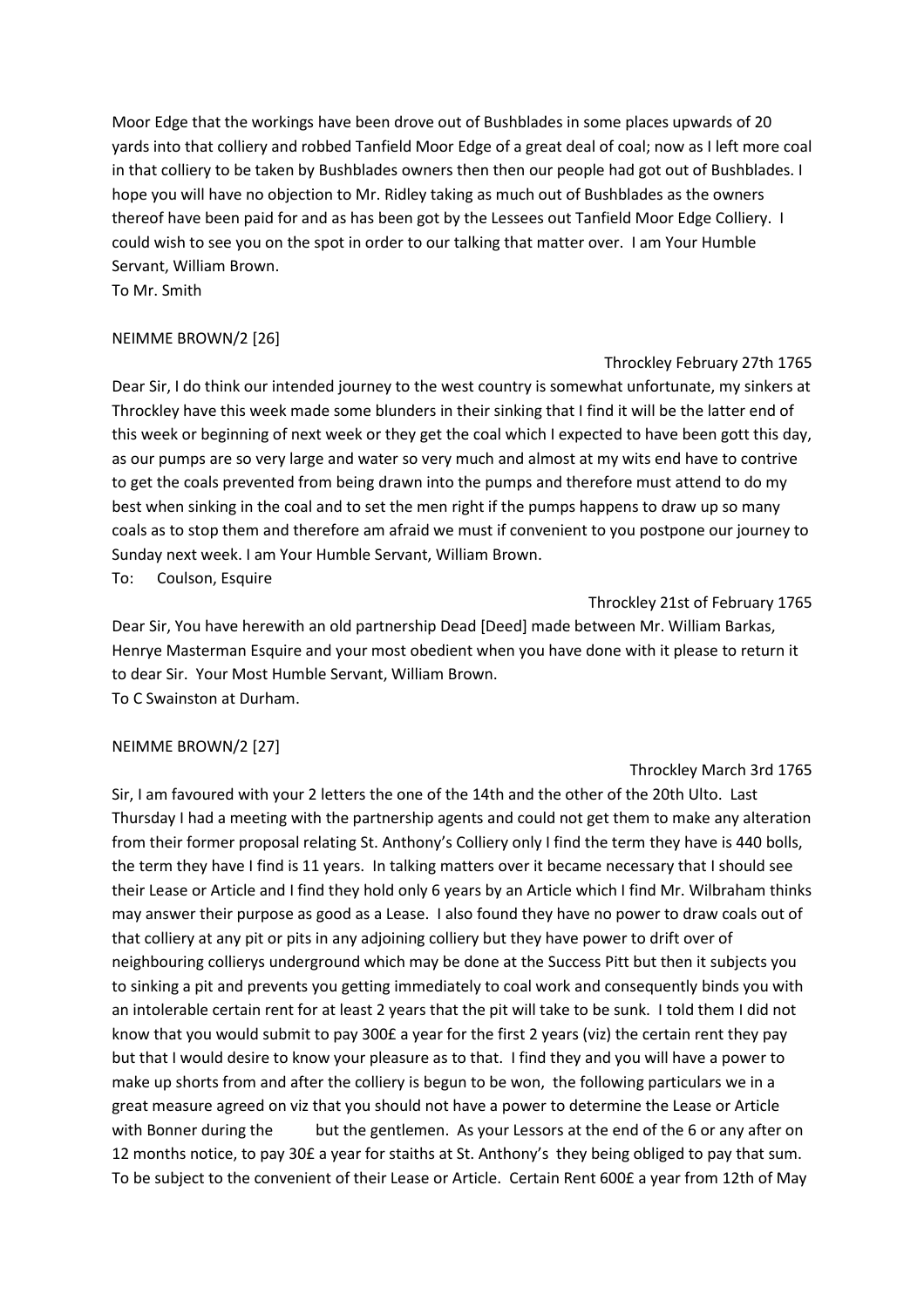next but as now it appears you will have a pit to sink that rent cannot be submitted to Tentale Rent 30s. for 440 Bolls. They recommended that you endeavour to take a further term after the expiration of the 11 years and thinks

### NEIMME BROWN/2 [28]

that its probable the representatives of Mr. Bonner may give you liberty to draw coals at the Success Pit. If the rents named for Collierley Colliery be agreeable to you that affair concluded the 300£ a year is for the 5/8 and not just nowable to say whether going up the bank from the Colliery the short way to the pike way or going the late way is most advisable will be more particular as to that in my next. I have no doubt of getting you sufficiency of coal for your money in Tanfield Moor Edge the hardship is I cannot do it at this time. I am Sir, Your Most Humble Servant, William Brown. To Matthew Ridley, Esquire, at London.

PS: Plessey in general works 15 tons per week and Byker from 15 to 17 Tons the water much as for these 2 months.

Throckley Tuesday morning 8 o'clock Dear Sir, I had your favour last night and am glad to hear the cylinder is comed but as old Humble is a strange creature and probably may not take it as it is 4 inches larger then the order, however am not sure he will till I see him therefore thinks it may be landed on some of theys [theirs] and particularly on the Felton. Then my reason for landing it there is a probability of Mr. Hudson and he making an exchange as Hudson for Washington just suits him and the new cylinder suits Hudson. This I cannot know till I get to Town and to wear water to see the parties. I would have been in Town but am very busier taking up my coal in the Engine at Throckley but have ordered John Chicken Carpenter from Walker to attend now and assist in getting the cylinder he is one of the best hands I know of he will be with [you] tomorrow morning to take your directions and I intend you tomorrow morning or at night. I am Your Most Humble Servant, William Brown. To John Thompson at Newcastle

#### NEIMME BROWN/2 [29]

#### Throckley 8 March 1765

Dear Sir, I had yours of yesterdays date late last night will have a pleasure in convincing you by the strongest proof my regard for you and your interest you are at liberty to name me your Arbitrature in the fair twixt you and Miss Lee and I have by this post told Mr. Swainston the same. I am Your Sincerely William Brown.

To Mr. Smith at Witton Gilbert.

#### Throckley 8 March 1765

Dear Sir, You are at liberty to name me an Arbitrator in the affair twixt Miss Lee and Mr. Smith I am your Most Humble Servant, William Brown.

To Mr. Cuthberts, Swainston at Durham.

#### Throckley 10th of March 1765

Dear Sir, I am glad to hear you have got the shill of your 5/4coal dry at North Biddick and that your pumps stands their ground, their ground the best way to secure your ingates which you say is much fallen, is first to lay a crib of oake or elm in or a little within the shill of about 4 inches thick and 12 or 14 inches breadth and as that crib may other build a brick wall to the fallen or broken place in the roof or else do it up one above the other till they fill it up with pieces of timber about 18 inches or 2 feet long and then be sure to face the whole with a dry tubb. I think bricks will be the best as you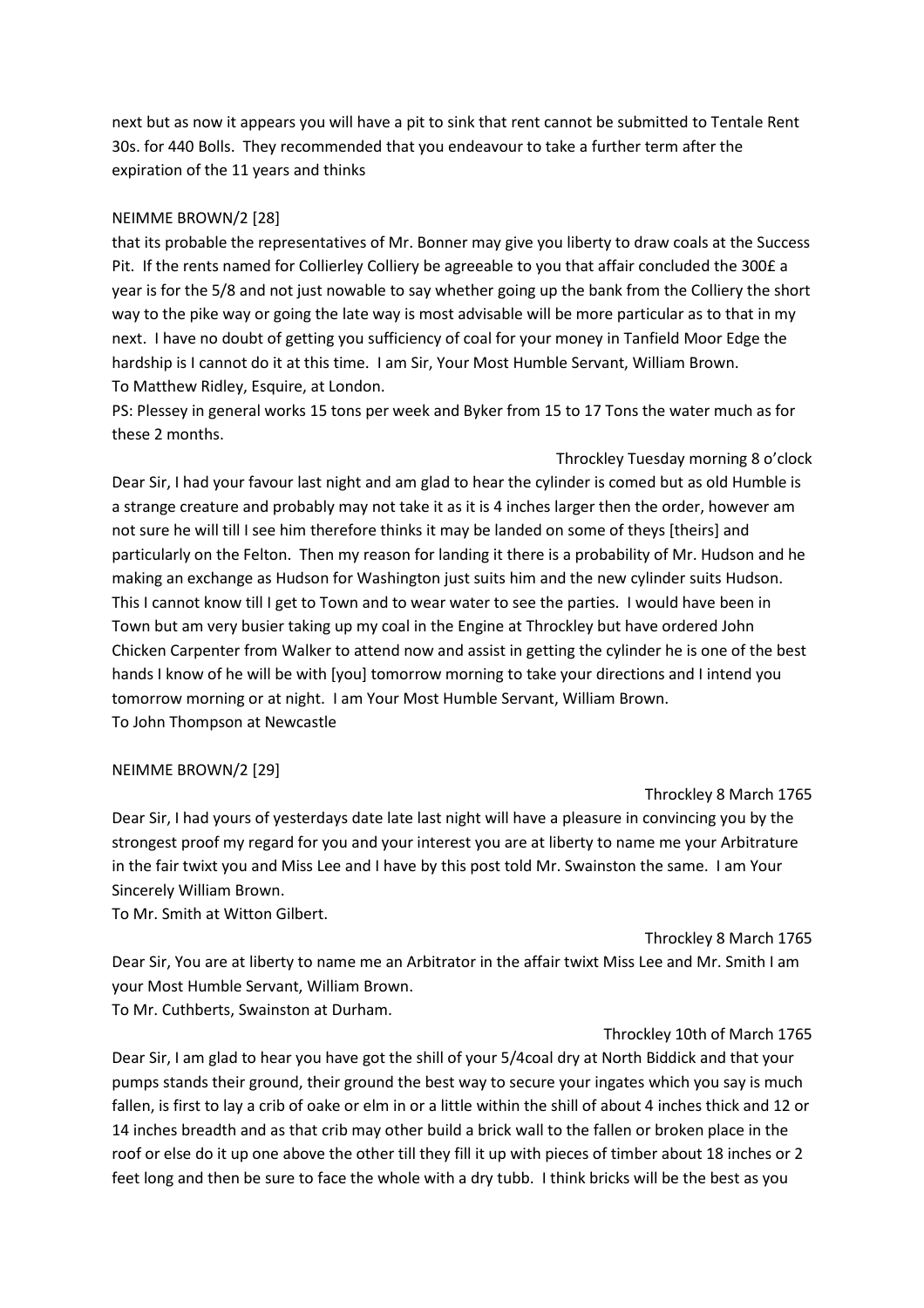leave a place for entrance into the waste by an arch for that purpose and may lay cribbs at any distance above each other in your wall to nail or spike your planks to. I don't find any stopp taken in the river more than now when I last saw you in Town, but had great reason to believe their will be a General Enquiry into the trade; and assure you Mr. Montague, Lord Ravensworth and some other great personages was together the fore end of last week laying their heads together to stop the absurdity of prohibiting the exporting of coals or laying on an additional duty tax. I am Dear Sir, Your Most Humble Servant, William Brown.

# NEIMME BROWN/2 [30]

### Throckley 10th March 1765

Dear Sir, Since I had the pleasure of seeing you something now has occurred to me and if I am rightly instructed the Coppy hold Estate lately mentioned to me that lays twixt South Moor and Shield ?Row and mean the Colliery under that Estate is in the Lease that Mr. Ridley holds of the representatives of the late Dr. Sayers and of which there are about 4 years yet to go; I am likewise very certain that application has been lately made by your late Lessees to Mr. Ridley to take the Colliery under that Estate which plainly shows no stone is left unturned by them to come at a favour point. As Mr. Ridley for a sum of money has purchased the reversions [?reservations] of that Lease it certainly behoves him to make the most of it but I have hinted to him not to make any agreement with those gentlemen or any other for that colliery on any account whatsoever till I see him, telling him at the same time my reasons are very strong for my saying so. I thought it my duty to give you this hint as early as I could and if you and our good friend at Durham is or can anyway be benifetted [benefited] by it will be a singular satisfaction. Your Most Humble Servant, William Brown. To Mortain Davison, Esquire.

Throckley 14th of March 1765 Sir, I am favoured with yours of the 9th Inst. in due course and must confess the not having a power to drawnSt. Anthony's coals at the Success Pit makes a deal of difference to you but if can bring them (viz) the partnership to the 300£ a year certain rent for the first 2 years thinks that affair will do well for you if not will drop all treaty with them at least till you return to the North. Last Friday the Lessees of the 5/8 of Collierley Colliery, Sam Newton and I met and agreed upon the principal points necessary in the taking of that Colliery. I presume Mr. Gamel has sent you a copy of them; you can lead from that Colliery to Tanfield Moor with only coming over Emersons Estate. It was great pleasure for me to hear from Mr. Gamul that the coppyhold called North Thron [?North Thorn] adjoining to South Moor is in your contract with the Sayer family. I find and know the partnership is pinched

# NEIMME BROWN/2 [31]

and wants to win their Shield Row by South Moor drifts thro' that estate but happily it lays twixt these two places and they cannot make a communication twixt Shield Row and Davison but by a stone drift and a very awkward one, you cannot work North Thorerly your present nor any winning at Tanfield Moor Edge; and as to what it may be worth to the partnership is hard to say they don't watch the coal but the convenience of watercourse[?] . The coal is worth 15s or 16s per ton, by some boarings I have lately made near it find their is 4 seams (ie) the hard coal brass thills Hutton seam and low main coal the two latter is below any coal of that country. I do not know whither the Beamish family would give as much to prevent the Shield Row from being won by that means as the partnership will to win its that way; doubtful it will be best for you to dispose of your right in it for a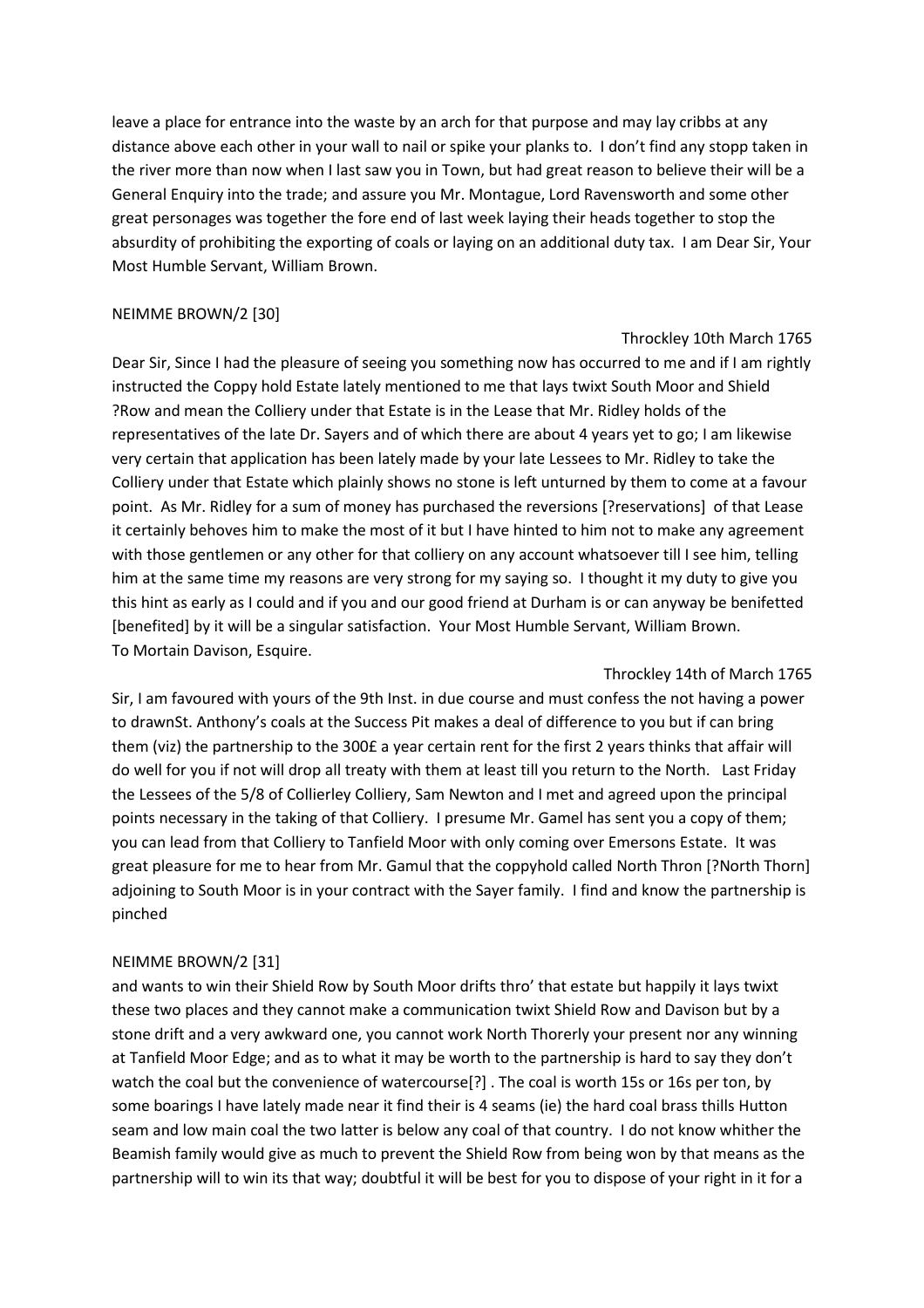fix't sum. If I am not very much mistaken they have have in a strange manner apply'd to the Bishop for that piece coal but he will not be rash in treaty with them; this hint I give you by the by, people here seams anxious to hear the event of the Hoppers and particularly the enquiry about the river. I am sure let an enquiry into the coal trade happen ever so soon or with the utmost exactness the coal owners will be clear from anything oppressive in it, their profit is perhaps the least of any concerned in the trade and runs the greatest risque [risk] believe you have the names of the Tyne Water Colliery. From Your Humble Servant, William Brown. To Matthew Ridley, Esquire at London.

|                       | Lessor                                  | Lessees                       |
|-----------------------|-----------------------------------------|-------------------------------|
| Wylam                 | Mr. Blackett                            |                               |
| <b>Greenwick Moor</b> | Greenwick Hospital                      | Mr. Bell and Self             |
| Newwbegin Moor        | Lord Carlisle                           | Beaumont & Company            |
| Longbenton            | - ditto -                               | Lord Ravensworth & Company    |
| <b>Byker</b>          | Sir H. Lawson & Company                 | <b>Matthew Ridley Esquire</b> |
| Walker                | Corporation [of Newcastle upon<br>Tyne] | Mr. Ord & Company             |
| Shiremoor             | Lord Northumberland                     | Mr. Bell & Company            |
| Chirton               | Mr. Collingwood & Company               | Mr Shafto & Company           |
| Heworth               | Dean & Chapter                          | Mr. Blackett                  |
| <b>Toft Moor</b>      | Mrs. Carrick                            | Mr. Peareth                   |

# NEIMME BROWN/2 [32]

|                                        | Lessor                     | Lessees               |
|----------------------------------------|----------------------------|-----------------------|
| <b>Buisy Burn</b>                      | Mr. Lamb & Company         | Mr. Huntley & Company |
| Main Seam                              | Lord Ravensworth           |                       |
| Norwood                                | Mr. Harvey                 |                       |
| <b>Tanfield Moor</b>                   | Mr. Pitt                   |                       |
| South Moor                             | Lord Widdrington & Company | Lord Ravensworth      |
| <b>Marley Hill</b>                     | Mrs. Bowes                 | Mr. Ord & Company     |
| Tanfield Moor Edge                     | Dr. Sayer & Company        | Mr. Ridley            |
| Neat Pontop alias<br><b>Bushblades</b> | Mr. Swimburn               | Mr. Silvertop         |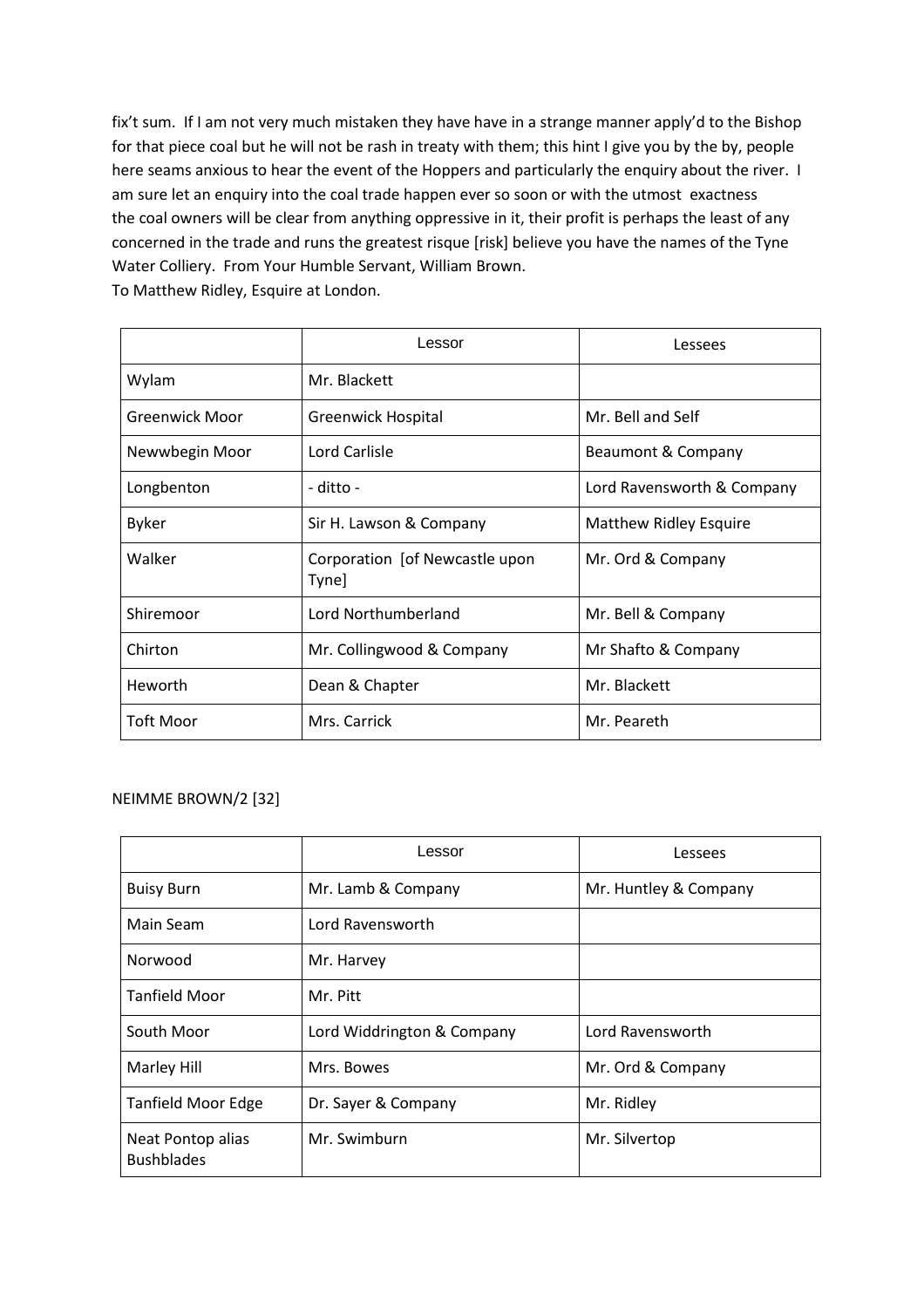| Pontop      | Mr. Smith         | Lady Windsor & Company  |
|-------------|-------------------|-------------------------|
| Lands       | Lords of Winlaton | Mr. Silvertop & Company |
| Barleyfield | - ditto -         | - ditto -               |
| Whittfield  | Mr. Clavering     | - ditto -               |
| Greenside   | Grane Lease       | - ditto -               |

# Throckley March 14th 1765

Mr. Turton, Please to deliver to the bearer 2 of your large pieces of Fir timber about 26 or 28 feet long and 18 pr 20 inches sure and 4 short pieces of the same square and 10 feet long each if your long pieces will answer; for a long and short piece will do the same for me. I am Your Humble Servant, William Brown.

# NEIMME BROWN/2 [33]

# Throckley 4th of April 1765

Dear Douglas, I had your favour of the 320th Ulto in due course; I am sensible of your good offices and will name them to Sir Walter; the ship master behaved very ill in leaving the 2 large balks they are absolutely necessary and must be sent as soon as I can, the smith Toward knows best what goods he put into the same ship except the 4 short balks. I think he shipped them all. You must pay the master what he is entitled to you'll be kind enough to pay the respective people there subsistence money till I see Sir Walter who will be next week and then he and I will settle how the money is to be paid for the future and I'll tell you how and to whom it must be paid. I am sure Redpath will plague us but will put an end to that when see Sir Walter; please to send some person to take an account of the work done till you hear further from me and you shall have the dimensions of all the pipes in due time pray can you furnish the braser work as to the sinkers they must be paid if they do their duty. I hope in a month time to see you and will then fix matters on such a footing as will then fix matters on such a footing as will make you easie. I blush to give you so much trouble with the greatest concern I tell you the last Tuesday poor Renwick and another man was terribly burnt at Walker and whether they will recover or not god knows; 8 men were killed and all at the same time is not yet found and 14 horses were also killed at the same time the dismal scene the poor wifes loss makes is not to be expressed it happened by what is commonly called a blast of inflamable air. Robson was in town but I did not see him everything is endeavouring to get the dead bodies of the men and other matters disagreeable to men. I am Sir, William Brown. Mr. George Douglas, at Berwick.

# NEIMME BROWN/2 [34]

# Throckley 31st of March 1765

Sir, I received yours of the 27 and have a pleasure in telling you of the way over the moor is levelled and condiths lett and making I have not seen Ramsey since in your presence, the weather has been so intolerably bad for time past that I could not have said much to him for neglecting if I had seen but you may depend if he does not exert himself when the season permits endeavour to lett the work to other undertakers. Last Thursday I left the taking down of the old trunk to what I am told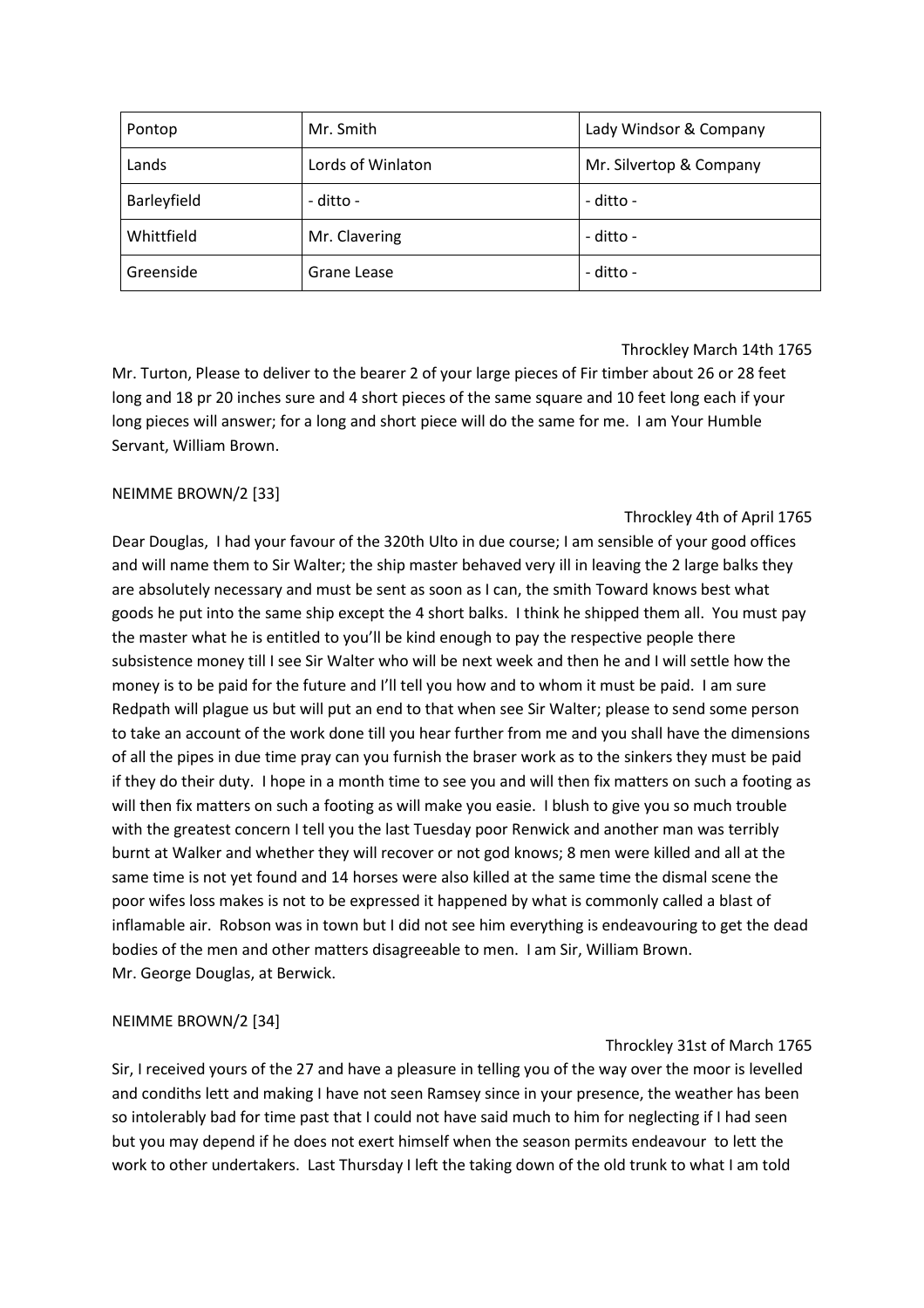are good people for £12. 12s. They so soon lay the materials where directed and I have some thoughts to ask Mr. Kell to take care of the execution of that job. The Mickley Drift goes way on, but as to the rise Moor Drift cannot say so much they still are slow and I intend making some alterations there in a very little time, I have lett the at the Gards Burn for 30 guineas for 26 yards in Length the undertaker who think a good man to find and do all but the frame at bottom as to the plank he leaves the price of them to myself as the dementions of them cannot now fixed. I cannot help telling you that by taking the levels at the heath last Ithink a very compleat trunk be made; and find two offgates will be necessary the one of which will be very short, the old leggs is short compared with what myst be done. Now that none of the principal uprights will do again but the timber at Shields will answer that purpose well and am sure all the old timber will be of singular service. I am Your Most Honorable Servant, William Brown. To John Wrightson, Esquire.

#### NEIMME BROWN/2 [35]

#### Throckley 31st March 1765

Mr. Murray, I had your favour of the 11 Inst in due course and presumes by that time Mr. Greaves is returned from London as the people here to whom Sir Charles is indebted (and the Colebrockedale money must be paid to the agent here also) is now in expectation of payment, must desire Mr. Greaves to remit me as soon as convenient about 750£ which will within a trifle discharge all the demands here. I have not mett with any thing for some time past that has given me so much concern as the news of Lord Middleton having bought Brockstone Estate it destroys our scheme of a waggonway to Nottingham and makes that overgrown B— far too powerfull. I find Mr.Barnes will be able to reduce your unaccountables and that he must have a terrible time on't with them till he is absolute master. Your friend has not yet called on me. Shall be glad to see him when ever he comes. George Rawling has got a young boy Thomas seems not to answer the end of his creation unless by stealth. We have had the worst weather these 30 days past I ever knew. I am Your Most Honorable Servant, William Brown.

#### Throckley 31 March 1765

Dear Sir, Your favour of the 11 Inst came safe to hand. I am glad you have thought of a waggon to answer the purpose; I could not get a waggonman to go from hence on any moderate terms therefore its lucky you have made your people tractable. The people with you in general cannot be worse than expected, I had a sample of them, have no sort of doubt of your reducing them in time. I have named the bad pump to Mr. Isace [?Isaac] Thompson who is the Colebrockedale agent here and you may depend Ile take care to make him come down before he be fully paid. In a letter I had a few days ago from Mr. Murray I had the mortification to find Lord Middleton has bought Brockstone Estate which Sir Charles told me he would certainly buy, this step has in a great measure prevented the scheme of a Waggon Way to Nottingham. Pray your thoughts about it be kind enough to tell me what you work and how you feel and how your water is. We are alarmed here and the people of Sunderland more so at an additional duty going to be laid on all coals exported to foreign markets.

#### NEIMME BROWN/2 [36]

The trade here does not look with so good as aspect as last year at this time. In Wear, River Blackfell will be leading there in a few months quantity 24 chaldron, Washington is sinking a pace and is 24 fathoms down already the built, cylinder 60 inches wants 44 fathoms to the main coal -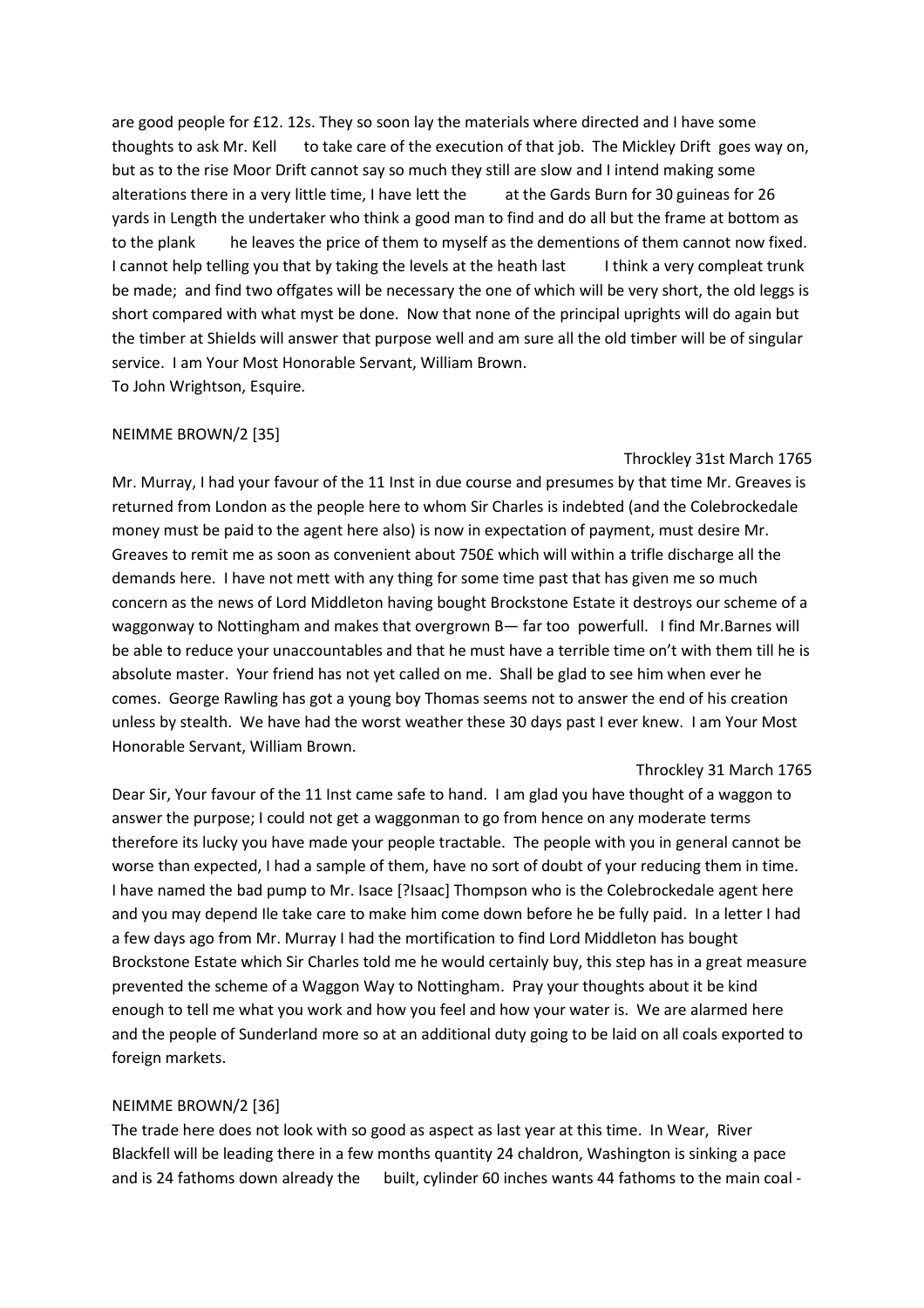south going to Wear, the partnerships term are expired there and Mr. Davison turned. In Tinmouth [?Tynemouth] Moor an additional quantity of perhaps 30000 chaldron. Both Gibson and self have bought all Humbles share, the coal fine and round, but will not sell at London without a P-M-. East Denton just starting by Mr. Montague to Esquire Rogers. I shall put up a 76 inch cylinder there. I think Rise Moor and Mickley Moor wining a race by stone drifts; the remains of Andrews house starting by Sir Thomas Clavering; I dined yesterday with Joseph Hunter who is well, as is Turton and in general your friend. Fat Mary Hunter is dead and some disappointments by her. I am Dear Barnes, your most assured friend, William Brown. To Mr. John Barnes at Nuthall.

#### Throckley 31 March 1765

Dear Sir, I was very unlucky in not meeting with you when last in Town the fate seems to prevent our seeing each other; as to the Grange please do send me an abstract of your account since our last settling or if you please from the beginning if I approve of them which have no doubt but I will you shall have no further trouble as to me, however lett me have them at all events and when have digested them a little will will do the rest. I do not yet find a place for our friend George that he is fit for and is fit for him hopes I soon shall. Murton Engine Pitt is now a sinking having sent people over weeks to putt thro' the land, have also sent over smiths and plates to make the boiler on the spot, as the season advances and will admit of business being depend it shall be pushed by Dr. Robson. Your mMost Honorable Servant, William Brown. To Mr. Robson at Wallington.

#### NEIMME BROWN/2 [37]

#### Throckley 31 March 1765

Sir, Yesterday I mett the partnership agents; who at last agreed to take St. Anthonys Colliery for 300£ a year Certain Rent for the first two years, 750£ a year for the next 4 years and 600£ a year for the remainder of the term and 30s per ton for overpass working and the other forms as mentioned in my former letters. You'll please to say by return of posts whether or no I must confirm the bergin [bargain] with them or not. The water increases so much at Byker Engine that whether or no you agree with the partnership people believes you will be forced to inlarge [enlarge] your powers there or will be beat out in spite of all that can be done. The people there works very well. I am forced to alter my plan in winning the hard coals in the Dipside of the Dyke and Fortune Pitts at Tanfield Moor Edge. The stone came in so hard in the drift that the people refused to drive it at three pound a yard, so have sett away a drift in the brass that will by a little contrivance and less coal answer the same end and save time compared with the other drift. I am to meet the partnership agents on Thursday next to talk over the affair of Wrays Coppyhold at North Thorn. They don't want coal so much as a water course for there Shield Row. If I am rightly instructed there is about 20 acres of that coal and the brass shill and hard coal is easy got which will afford together when 1/4 is sett of for waste in pillars 3600 tons and at 14 per ton the South Rent will be worth 2520£ but am afraid they will not give that sum however will endeavour to bring them to a Certain sum at once for your term, they must be subject to your covenants and what they are I know not, they seem to be in a hurry to have an end of that affair. We had have bad weather for the month past. Great snow then rains and floods. Mr. Smeaton intended to have been down receiving the rents last Friday but was prevented by a flood happening at that time. I am Sir Your Most Humble Servant, William Brown. P.S. The Article for Collierley is not yet signed. Mr. Stewart who had the doing of it is in London but yesterday was told it should be ready in a few days by his people. Mr. Simpson came to me on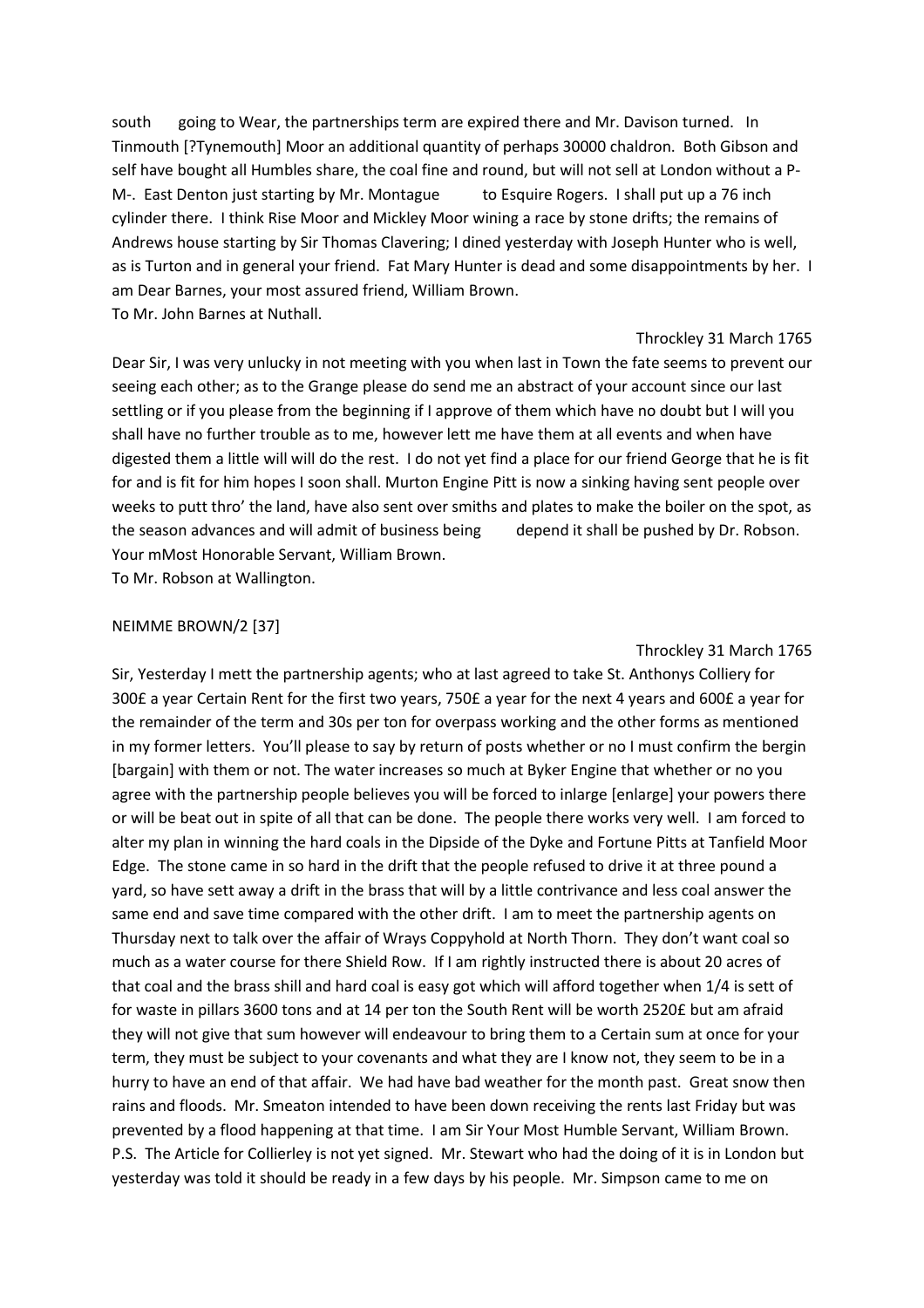yesterday asking if I had instructions to talk or treat with him and Lady Winsor [Windsor] about the % and told him I had something to do before I could treat with them but hoped to be prepared to speak with them in a few days. I think he may be dealt with. To M. Ridley, Esquire, M.P. in Burlington Street, London.

#### NEIMME BROWN/2 [38**]**

#### Throckley 7 April 1765

Mr. Hamilton Sir, You must imagine the advice of your getting the splint coal gives me pleasure. I hope as soon as she is got currently to work the scale will turn and the colliery bring in money instead of a great outlay every fourteen days you have enclosed a draft for one hundred pounds. To Mr. Hamilton from Sir Your Most Humble Servant, William Brown.

### Throckley 7 of April 1765

Mr. Curry, Your letter of the 3rd Inst gives me pleasure to find you have got the splint coal you now will be able work a good quantity and I beg you'll do your utmost to raise coals, you see the expence is very great and unless a quantity be raised to defray it and make a profit my Lord had the better have the sea in the colliery than the engine working. I plainly see if we cannot find better methods of working than heretofore practice she will be a loosing bargin. I did not expect the splinty coale thicker than you have found her same commonly magnified things; am sorry to tell you that last Tuesday we had eight men killed and two sore burnt at Walker, poor Henry Renwick was one of those burnt and is very ill but the doctor says will recover. The horses also were killed. Happy are those who have not to do with fiery collierys. I am Sir Your Most Humble Servant, William Brown. To Mr. Curry

# Throckley 7 of April 1765

Dear Sir, You have herewith a Coppy of a Wayleave Contract twixt Mr. Bigg and your Most Obedient, if it answers your purpose its well if not I can send you some more extensive. I am Your Most Obedient Humble Servant, William Brown. To Henry Wilson, Esquire at Durham.

#### NEIMME BROWN/2 [39]

# Throckley 7 of April 1765

Sir, Yesterday I waited on the partnership agents who according to custom I found playing their old game of pretences suspition etc. and saying they thought they could only work the hard coal and that they could not by any means work the quantity out of North Thorn that I calculated they might work, yet proposing at the same time their great regard for Mr. Ridley etc. I plainly told them I saw the game they were playing and that it was lost upon me; that I both know what they wanted and in a great measure what they could work, upon which they told me they would write to their principals in London acquainting them with the affair and desire you and they may see one another in Town and make an agreement yourselves - at the same time desiring to know the powers of working you have from Dr. Sayers, I told them I apprehended the powers you now have by your purchase of Dr. Sayers interest from the Bishop and much more than those you in Dr. Sayers first grant to you and I find North Thorn is not so much as mentioned in the Lease you have of Sayers but that they might see the powers the Dr had by the Lease of Tanfield Moor Edge granted you etc. I would really have you see the principals unless you have particular reasons to the contrary. I am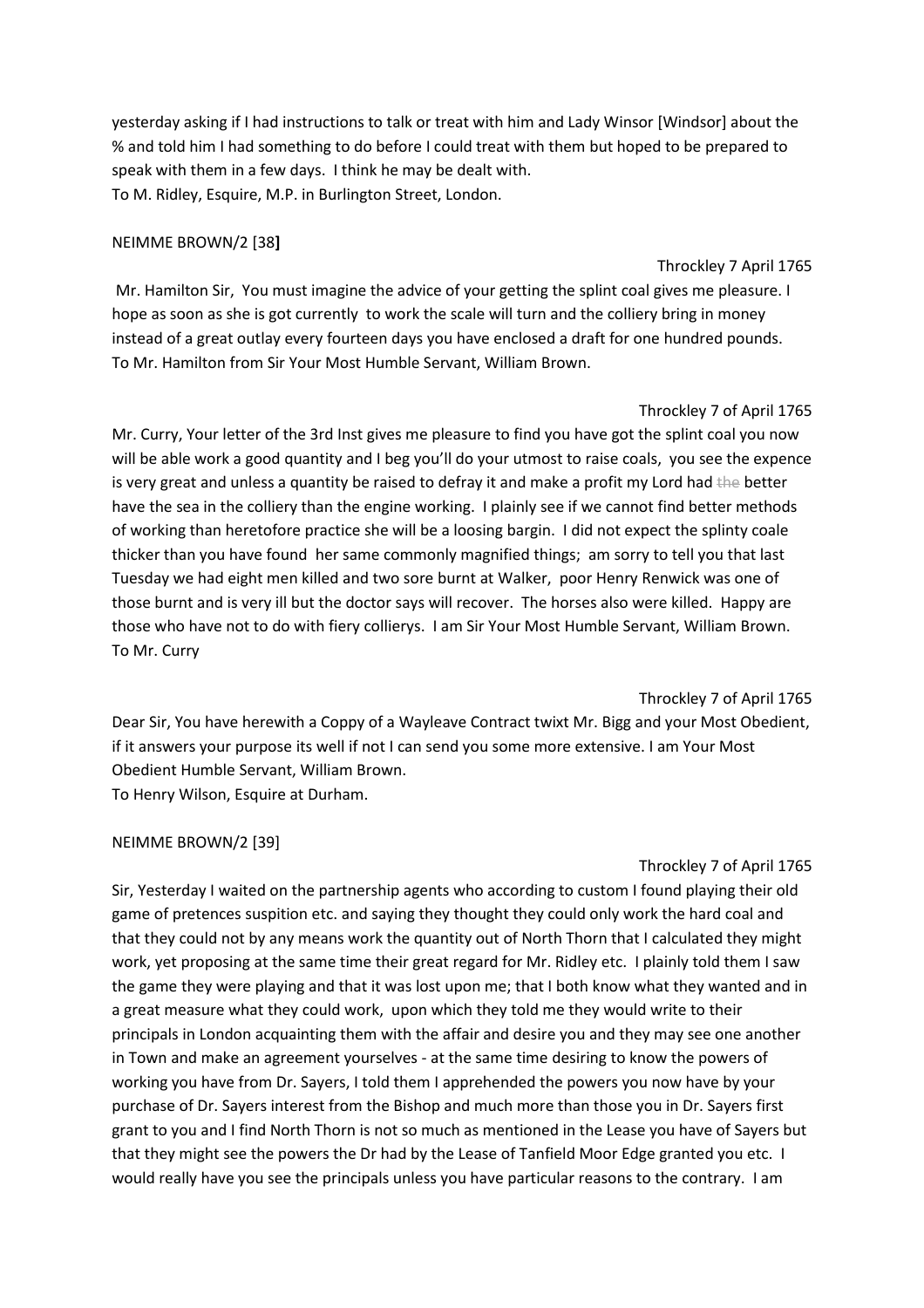also pretty sure they mean to purchase that piece of coal only, they must according to custom appear very wise in making the contract to the great hurt of their principals as has been often experienced - we have got seven of the people killed at Walker the eight man is thought to be under a fall of stones. I am Sir Your Most Humble Servant, William Brown. To Matthew Ridley, Esquire.

#### NEIMME BROWN/2 [40]

#### Throckley 12 of April 1765

Dear Sir, The bearer Mr. James Brack who is concerned for Sir Gulilfraid l[?Gilfrid] Lawson in his affair in this country brings you the melancholy account of an explosion of inflamable air that happened at Walker Colliery the 2nd April. There was a man and two lads burnt a little and the 1st and several partitions [and] stoppings thrown down; on the 3rd in the morning and very improvidently and contrary to directions all the overmen and deputies belonging to the colliery went down to repair the damage and notwithstanding my express orders was to go in with the steel mills and not to take candles till all was made up and the air had its current course they took in candles and left the mills at the bottom of the Pitt; they had been long in the Pitt till the blast came of with great violence the flame came to bank and brought up large quantities of small coals, dirt and splinting of coals etc. there was three horsekeepers down at the same time and same Pitt the horsekeepers and they came to the shaft bottom immediately after the blast and says they left the horses (viz) 4 a live at the same time they together with one man who was sore burnt was soon got to bank. I find the Pitt took the downcast in 3 minutes after the blast she used to be the downcast in 10 minutes another man much burnt came to the shaft and called and was drawn to bank. Eight other was missing and 7 of them was found by the help of the steel mills 2 days after much burnt the eight man is still missing and we think is under some falls, in about 4 hours after the blast some men ventured down and the 14 horses all dead as is supposed by the sulphur and stythe that succeed the blasts; but what adds to the misfortune above all their is not an overman or deputy belonging to the colliery but what is either dead or burnt so that we have no body left that can take the direction of any thing, the men was sought for and got out by some skilful people from a neighbouring colliery. If therefore my Dear Sir you can assist us with one 2 over skilful men that would stay with us for 2 or 3 months till we get underway again or would stay with us longer if you could spare them would be of the greatest assistance to the owners of that colliery. Should refer their wages to yourself to settle and the sooner the better we have such man or men. Will dwell no longer on this disagreeable subject, but will show you how I have been hold my self this winter, in the spring last year I begun to win Throckley Colliery at the extreme deep and built an engine whose cylinder was 48 inches, I got sunk with trouble only 10 fathoms, and the above cylinder set me down to 20 fathoms; I had in a working piece to sink with but it could not contend with feaders further than the above deepness so fixed a curtain there and sett the 14 inch bore in it and one of 11 inch diameter. I then put in an 18 inch working piece to sink with - by which with great difficulty I have got down to the coal at 30 fathoms deep but was to take out my 48 inch and put in a 60 inch cylinder and two boilers of 13 foot diameter

#### NEIMME BROWN/2 [41]

each. I am now drifting and since I got down my water abates, by this I shall get 300 acres of 4 foot coal 500 acres of 40 inch coal and 550 acres of a yard coal all clear and good in quality. I have much to say to you my Dear Sir but that in my next. You'll find Mr. Brack a worthy fine fellow; my best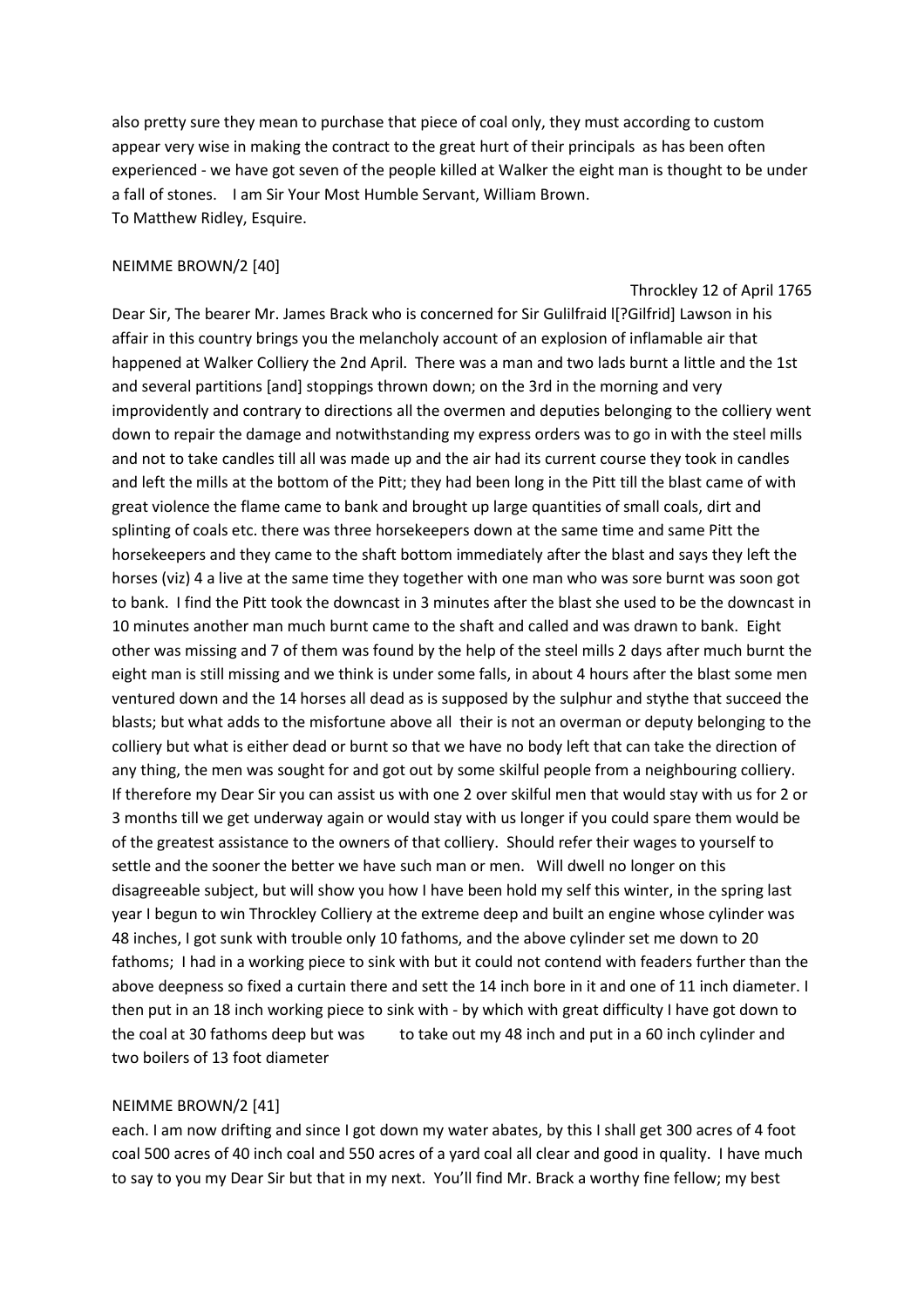compliments to your family the Parson etc and believe me to be Dear Sir Your Most Humble Servant, William Brown.

To Mr. James Spedding at Whitehaven

#### Throckley 12 of April 1765

Dear Sir, The bearer John Chicken is a carpenter I have sent over to do and compleat the carpenter work of the Engine at Murton. He I believe is very honest and as he can write pretty well will I hope be able to take an account of the work and pay the respective people concerned their wages. He likewise will take care to see the Pitts be properly sunk and timbered; he has the dimensions of the pipes which he brings you. I was with Sir Walter last Wednesday and told him your good offices am to be with him on Monday morning to settle how the cash is to be remitted to you for the payment necessary till the colliery be won. I hope to be with you the week after the next and in the meantime I am, Dear Sir Your Most Humble Servant, William Brown. To Mr. Douglas at Berwick.

#### NEIMME BROWN/2 [42]

Throckley April 14th 1765

Sir, I had yours of the 9th in due course. The more I have thought of it the more eligible I thought it for you and especially as your Walker is much worst and in a ticklish way and as you deject from working there in a few months if you see it proper and good policy so to do; Lawson Byker does not load you much with Certain Rent can take that coal sooner or later as you please. Sir it will be a colliery for you and yours if you can agree with the Leasors for a term to succeed the term the Partnership gentlemen have. Upon weighing these matters together from yesterday and made the enclosed agreement with there agents at Dobsons Office and I hope it will be for your advantage they have sent one exact coppy of the enclosed coppy to there principals having no sort of doubt of there approbation as they were prepared before. You'll please to signifie your approbation if agreeable by return of post and then we will enter into some sort of Article till the proper instrucments [?instructions] be ready to execute by your principals. You'll now please to apply to the representatives of Mr. Bonner for a further to commence at the expiration of the present one to the partnerships, one of liberty to draw these coals at your Pitts. I have no doubt of working more than 1000 tons a year for 11 years by your present Engine and could begin to work the coals (viz) 10 acres on the north side of the Jane Dyke immediately if had liberty that coal must be wrought by your present winning. As to the bulk of the coals to the south of the said Dyke it must be well considered whether to take apart, perhaps 14 or 15000 tons the same way (viz by your engine); or to

 at the Nightingale Dean where the water will be 20 fathoms less to drawn than by your present engine more of that when I have the pleasure of seeing you. I was at Tanfield Moor Edge and Collierley Wednesday last and have the pleasure to tell you the Hard Coal looks well in the Success Pitt Tanfield Moor Edge. The drift goes well towards the pretended wining of the Hard Coale from the Venture; the Bushblades workings have robbed the Dyke Pitts of a great deal of coal at Collierley Gill and John Hall showed me a way and not a bad one whereby Collierley coals may be brought upon their way by crossing a corner Lanchester for to the east of Collierley and so to Tanfield Moor without touching Emerson or any of the others to the east. The way will not be to lay 500 yards from Collierley Pitts to the Lanchester Fell way on Tanfield Moor, its pitty the stewart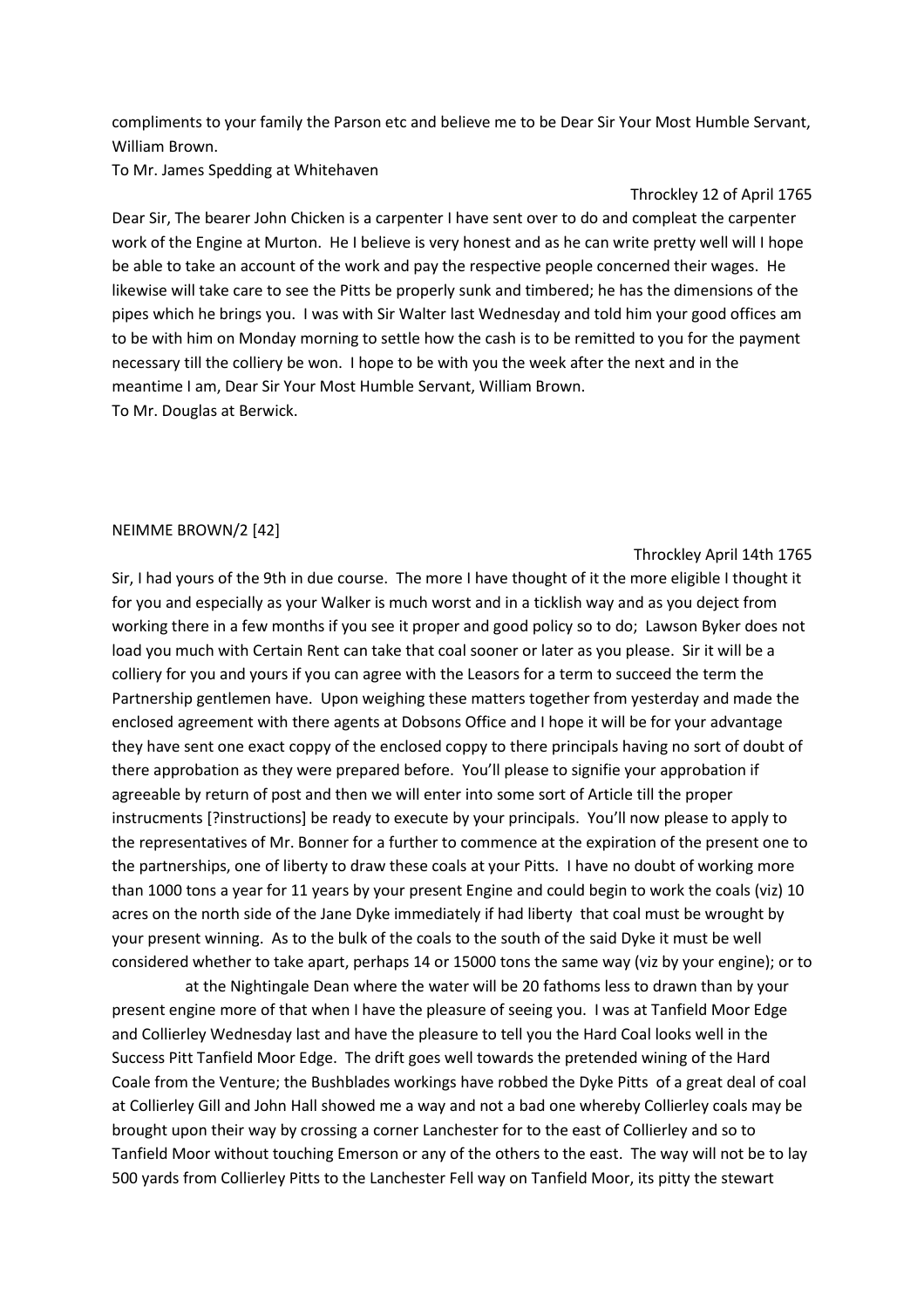want a way to the article for that Colliery was executed, till that be done I can do nothing more. Simpson or Gill, S Warston has wrote to Lord Carry about his 1/8 but has not

### NEIMME BROWN/2 [43]

an answer yett. We had some talk about North Thorn yesterday and pushed the agents to name a sum they would give they waved that by saying they had wrote to there Principals about it and as soon as they received their direction would lett me know and hoped we would close matters to the satisfaction of both parties; pray must I accept of 800£ if no better can be done or insist on 1000 or no bargain. We gott badly forwarded at Walker your fears of the backwardness or pretending so are but too well grounded, have got the Steady Pitt at Plessey coaled and holed in the Low Seam am preparing a land sale pitt there; coals do not go off so well as Hartley tho' they in fact are better coals. I am Sir, Your Most Humble Servant, William Brown. To Matthew Ridley, Esquire.

#### Throckley 14 April 1765

Dear Sir, I had your favour of the 30 in due course and now can inform you the tryal hole to the east of the first is finished and answers to expectation so what remains now is for you to determine whether you'll win the colliery your self or you'll advertize it to be lett and the undertaker to win it without dispute you'll make most out by working it your self if you can get an honest and understanding man to conduct it, but really such a one is hard to be met with, and for the present would advise you to advertize the colliery to be lett which will try the sentiments of the country, no boring that ever was made can be more satisfactory you need not scrouple showing to any person that means to take or indeed any person whatever; I think it will be right to begin the open cast immediately and to proceed with the Close Drift when that is done those matters is best done in the summer. If you resolve on that that say so by return of post and Ile go over and sort out the whole and can then to a trifle say what sum will win the colliery and also with more propriety what an annual worth may be. The trade of that country depend much on the roads being good, but as the other collierys thereabouts is under the same dependency thinks your chance of vend as good as any. We have had a terrible explosion at Walker and eight men killed and two burnt, poor Renwick who I designed to drive your stone drift is one of those burnt but he is in a fair way of recovery and getting matters put to right again as fast as we can, but have

#### NEIMME BROWN/2 [44]

some difficulty as all our Overmen and agents are killed and burnt, the sooner I hear from you the more agreeable to Dear Sir, Your Most Obedient Servant, William Brown. To John Cuthbert, Esquire.

#### Throckley 16 April 1765

Dear Sir, You'll receive my letter from John Chicken to which I refer you for the matters therein contain; I had yours of the 13 in due course and the pleasure to acquaint you Renwick is in a fair way of recovery I think out of danger; I was with Sir Walter Mr. Robson and Richmond yesterday morning have settled our plan as to the payments for the colliery which will commence at mooting; I have wrote for Mr Cargie this post to come from Scotland and to me on Friday the 26th Inst at Berwick to take the charge and conduct of sinking the Engine and first coal Pitt, as I find Redpath has neither money or skill to do that work. I shall not send the smith any coals from hence till I see how your country answers his purpose; The moment I got your letter I sent down to Graham Broker who assures there is no ship from Berwick now in our power may depend on haveing your load by the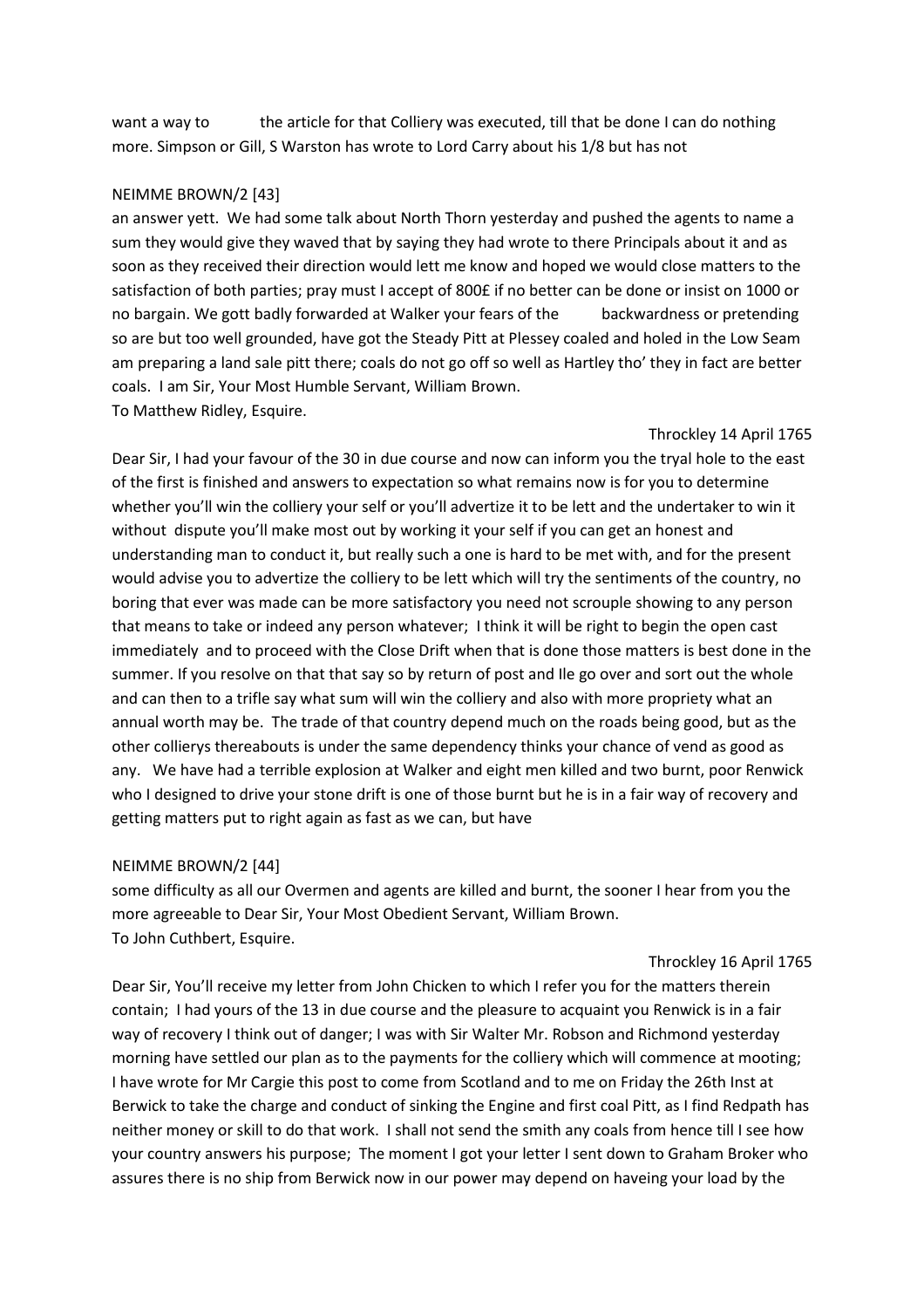first that comes; Chicken will give you the dimensions of the pipes if not satisfactory will give them myself when with you. I observe what you say about the pilfering from the engine could not some honest person be got to live in one of the rooms till she start and gott conveniently to work; you and will settle as to the cash for the time past and that to come when I am with you. I am Dear Sir Your Most Humble Servant, William Brown.

To Mr. George Douglas at Berwick.

# NEIMME BROWN/2 [45]

### Throckley 16 of April 1765

Mr. Curry, I find by your bills you still have Cargie employed contrary to my express order your reason for doing so I cannot understand If he was really lamed even that was not a justification to employ him but more of that when I see you. The Engine Pitt at Murton near Berwick belongs to Sir Walter Blackett is now sinking by hands that knows nothing of the matter and if your friend Cargie can travle [travel] so far I desire he may be at Berwick or however at Humphreys at Tweedmouth on Fryday night this 26 Instant in order to take the charge of direction of sinking the Pitt. I am glad to hear your splinty coale proves so very well, and hopes the Peacock Tail will be better, it had really been an expensive affair and full time to expect profit instead which the bills still runs high; Henry Renwicks was at Berwick and has secured the Engine Pitt thro' the land, he only got home from thence on March the 31 and on the 2nd of this Instant he and another was terribly burnt; eight men (all overmen and deputy) were killed and 14 horses also was killed at the same time it is a severe stroke as not one man is left to direct the common people how to get things put to right again. I have got the charge the Carron people has on you and will settle it when I come over. I am Your Most Humble Servant, William Brown.

To Mr. Curry

# NEIMME BROWN/2 [46]

# Throckley 16 April 1765

Gentlemen, I had yours of the 11th in due course together with your account with Lord Abercorn, his Lordship and I have fixed matters so that when he comes to Duddingston I am to come their also and every matter and the relating the Colliery at that time which will not be long your account shall be examined and settled depend on't and to do it sooner I do not know how to go about it as I have not so much of his Lordships looked at my directions and time; your 66 inch cylinder is not yet sold, but believes she will before many weeks expire, as to the 60 inch cylinder which I got I must confess she pleases me and you shall be paid for her whenever your people to send me your charge for her and also what other cash you want of me. I have great to say I think I can see where your 72 inch cylinder your speak of will be and that very soon. I hope your Kainard Colliery begins now to turn the scale in your favour shall be glad to hear she does. Will give your the most early intelligence of the time I am to be in Scotland and am Your Most Humble Servant, William Brown. To Messrs Roebuck & Company, Carron.

Throckley 17 April 1765

Mr. Lisle, I presume you may remember the Colliery at Shadfen was some time since in the possession of the late Mr. Weatherhead upon whose death the Trustee or Trustees to his daughter made Mr. Thomas Gowans an offer of the colliery upon Certain Terms upon which governs apply to Mr. Oliver to know if he would excep him for a Tennent for the remainder of the Lease; Mr. Cleaver referred him to me and we have agreed on Certain Terms first that he pay the same rents that Mr.